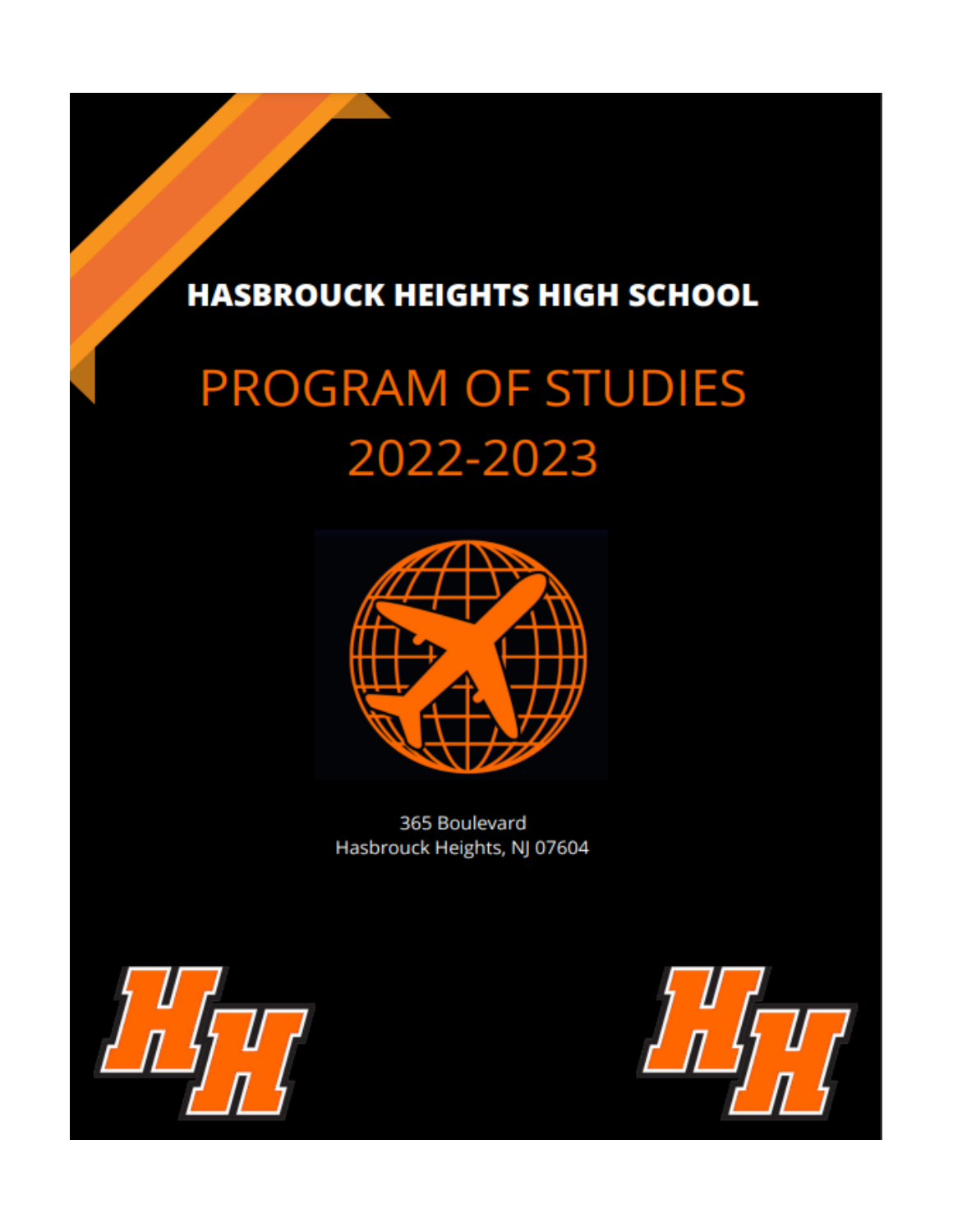

# **Hasbrouck Heights High School Program of Studies & Scheduling 2022-2023**

Dear Aviators and Parent(s)/Guardian(s),

The 2022-2023 course scheduling process has begun! This Program of Studies and Scheduling Booklet is to provide you with the necessary information to make informed decisions about your future courses of study. In selecting your courses for next year, please keep in mind your interests and your future goals. Try to challenge yourself to learn something new and intriguing. The number of required graduation credits, in accordance with policy, is included in this booklet.

Scheduling will officially begin the week of February 28, 2022. The school counselors will be meeting with each student to review their core academic projections and desired elective requests for the next school year. At this meeting, a transcript review will take place to ensure each student is on track to graduate relative to the requirements set forth by both the New Jersey Department of Education and Hasbrouck Heights High School. Scheduling meetings will take place by grade level beginning with the current juniors, followed by sophomores, freshmen, and then finally the eighth grade. Students will select a date and time that works in their schedule to meet with their counselor, one-on-one.

Additionally, the Program of Studies and Scheduling Booklet is designed to assist you in making an educated decision on which classes are best suited for your child by providing detailed explanations of requirements and detailed course descriptions. **Please** keep in mind that course requests, especially elective requests, are not final and/or guaranteed due to a myriad of factors such as **prerequisites, class size, and availability**.

We encourage you to challenge yourself where possible. In addition to our honors and AP level offerings, we also have Dual Enrollment opportunities for you to take advantage of. These courses allow you to earn college credits during high school at a significantly reduced price compared to traditional college tuition rates. Please review the enclosed criteria within the [Board](https://www.straussesmay.com/seportal/Public/DistrictRegulation.aspx?Regulationid=2624.1&id=09ad56643d4f4415a1dbfac7f063f0d6) of Education [AP/Honors](https://www.straussesmay.com/seportal/Public/DistrictRegulation.aspx?Regulationid=2624.1&id=09ad56643d4f4415a1dbfac7f063f0d6) Policy about qualifications for these courses.

Once your scheduling meeting with your counselor is completed, you will receive a copy of your course requests. Once all meetings are completed, we will begin to build the master schedule for the 2022-2023 academic year. We will do our absolute best to accommodate all of your requests; however, from time to time we may not be able to do so and as a result, we may need to make reasonable alternative selections. Please note, courses described in this booklet are tentative listings and are subject to change. Although we will try to offer every course listed, it is possible that budgetary considerations or low enrollment due to student selections may necessitate revisions (The booklet is published prior to the final draft of the school district budget).

We hope that you are as motivated and excited as we are for the upcoming year!

Respectfully,

The High School Administration and School Counseling Team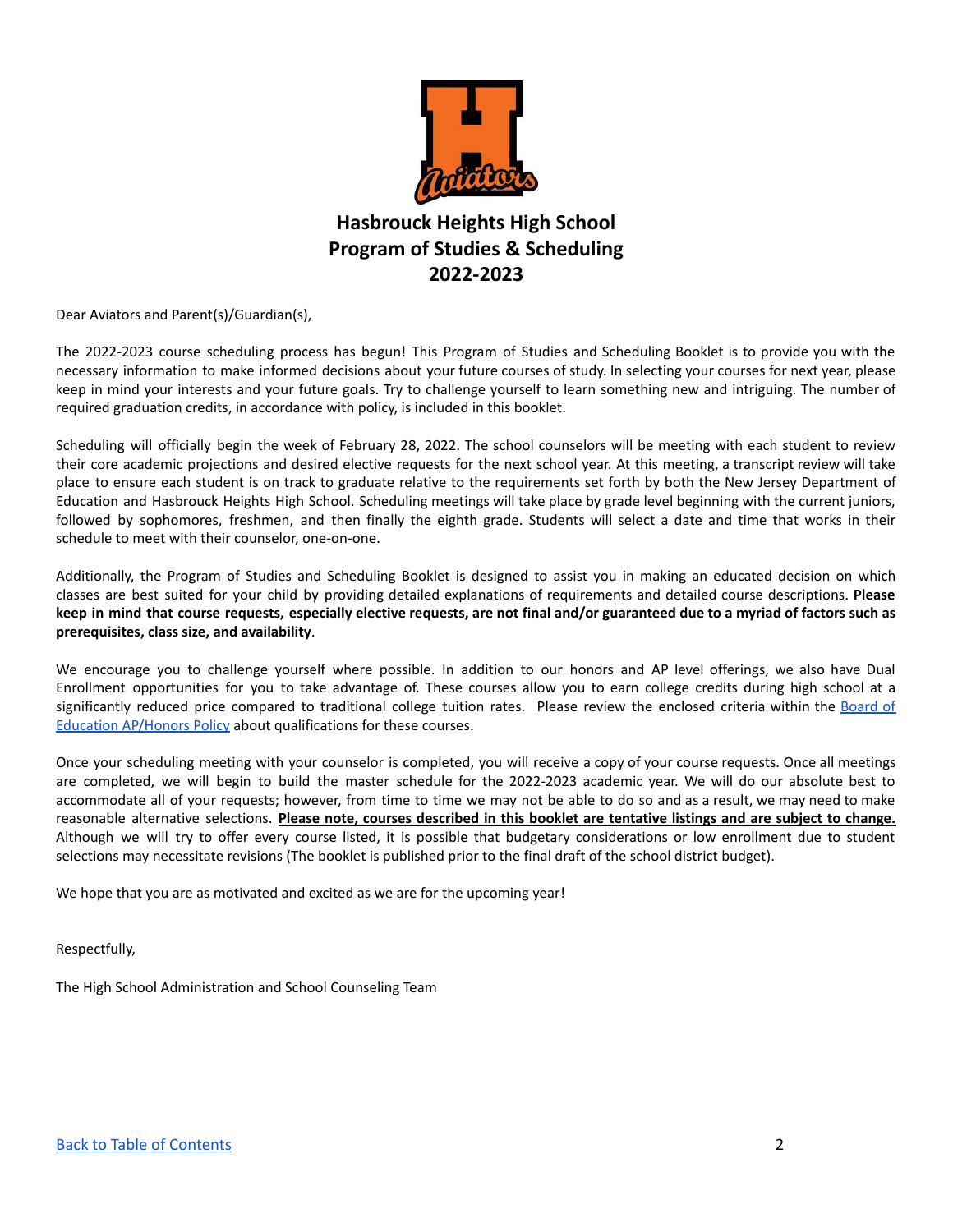# **Table of Contents**

<span id="page-2-0"></span>

| <b>General Information</b>                                        | 4  |
|-------------------------------------------------------------------|----|
| <b>HHHS Graduation Requirements</b>                               | 5  |
| <b>New Jersey Department of Education Graduation Requirements</b> | 6  |
| <b>Course Descriptions</b>                                        | 6  |
| <b>Visual and Performing Arts Courses</b>                         | 6  |
| <b>Computer Science Courses</b>                                   | 7  |
| <b>English/Language Art Courses</b>                               | 8  |
| <b>Mathematics Courses</b>                                        | 11 |
| <b>Music Courses</b>                                              | 13 |
| <b>Physical Education/Health Courses</b>                          | 15 |
| <b>Science Courses</b>                                            | 16 |
| <b>Social Studies Courses</b>                                     | 18 |
| <b>Business Courses</b>                                           | 21 |
| <b>World Language Courses</b>                                     | 22 |
| <b>Academic Assistance</b>                                        | 25 |
| <b>Dual Enrollment (DE) Courses</b>                               | 26 |
| <b>Advanced Placement (AP) Courses</b>                            | 26 |
| <b>Structure Learning Experience</b>                              | 26 |
| 2624.1 - High School AP/Honors Criteria                           | 28 |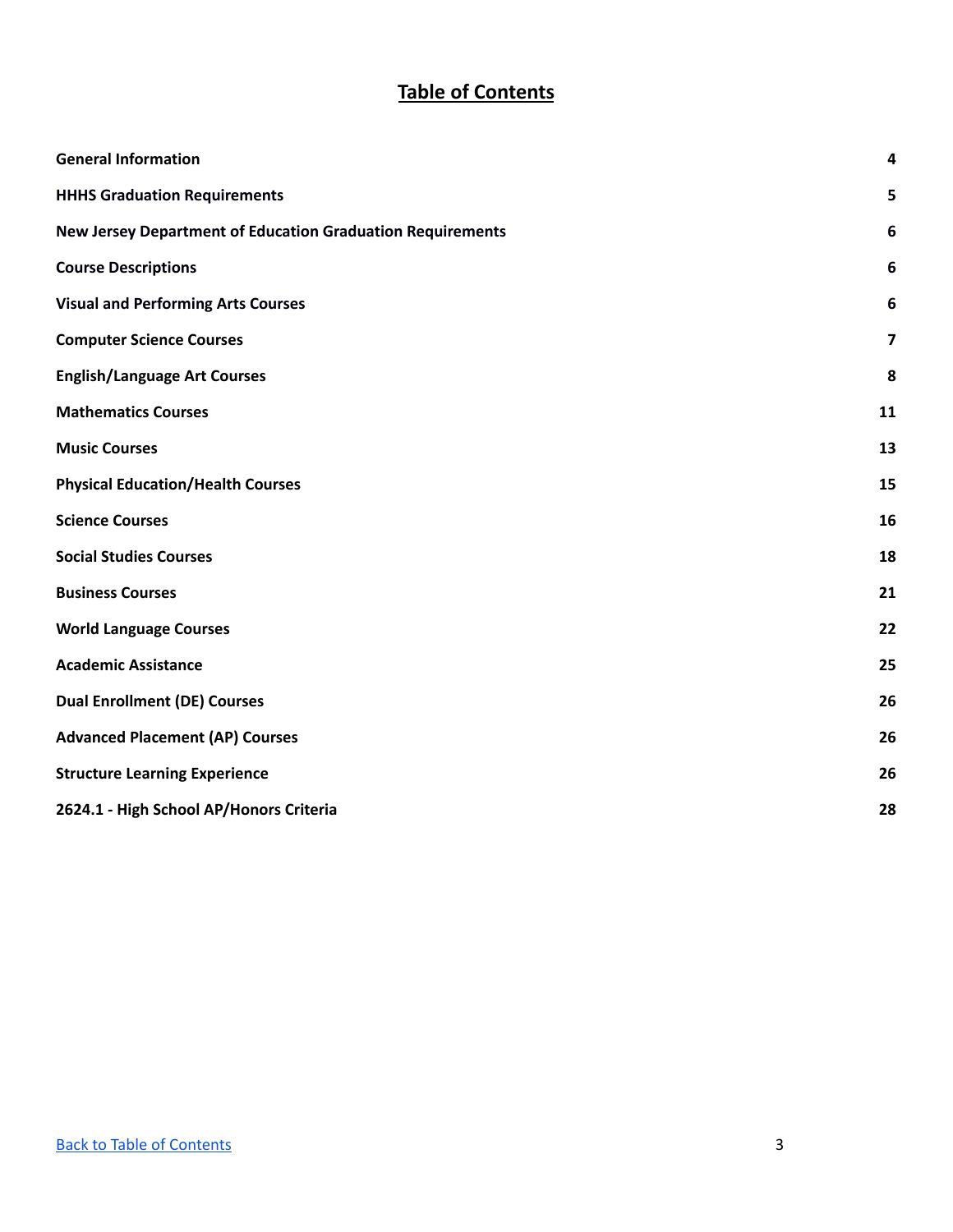# **General Information**

# <span id="page-3-0"></span>**Administrative Team**

| Mrs. Linda Simmons    | simmonsl@hhschools.org  | 201-393-8154 |
|-----------------------|-------------------------|--------------|
| Dr. Jared Fowler      | fowlerjar@hhschools.org | 201-338-8811 |
| Mr. Michael Scuilla   | scuillam@hhschools.org  | 201-393-8174 |
| Mr. Vincenzo Barchini | barchiniv@hhschools.org | 201-393-8163 |
|                       |                         |              |

# **School Counselors**

| Mrs. Ashley Calligy | calligvash@hhschools.org  | 201-338-8812 |
|---------------------|---------------------------|--------------|
| Mrs. Johanna Feria  | feriaioh@hhschools.org    | 201-393-8166 |
| Ms. Alisa Sellitto  | sellittoali@hhschools.org | 201-338-8813 |
|                     |                           |              |

| Student Assistance Counselor: |                             |              |
|-------------------------------|-----------------------------|--------------|
| Mrs. Barbara Christianson     | christiansonb@hhschools.org | 201-288-1426 |

# **Child Study Team**

| Mrs. Lisa Ciraco | ciracol@hhschools.org  | 201-393-8158 |
|------------------|------------------------|--------------|
| Ms. Dawn Johnson | johnsond@hhschools.org | 201-393-8368 |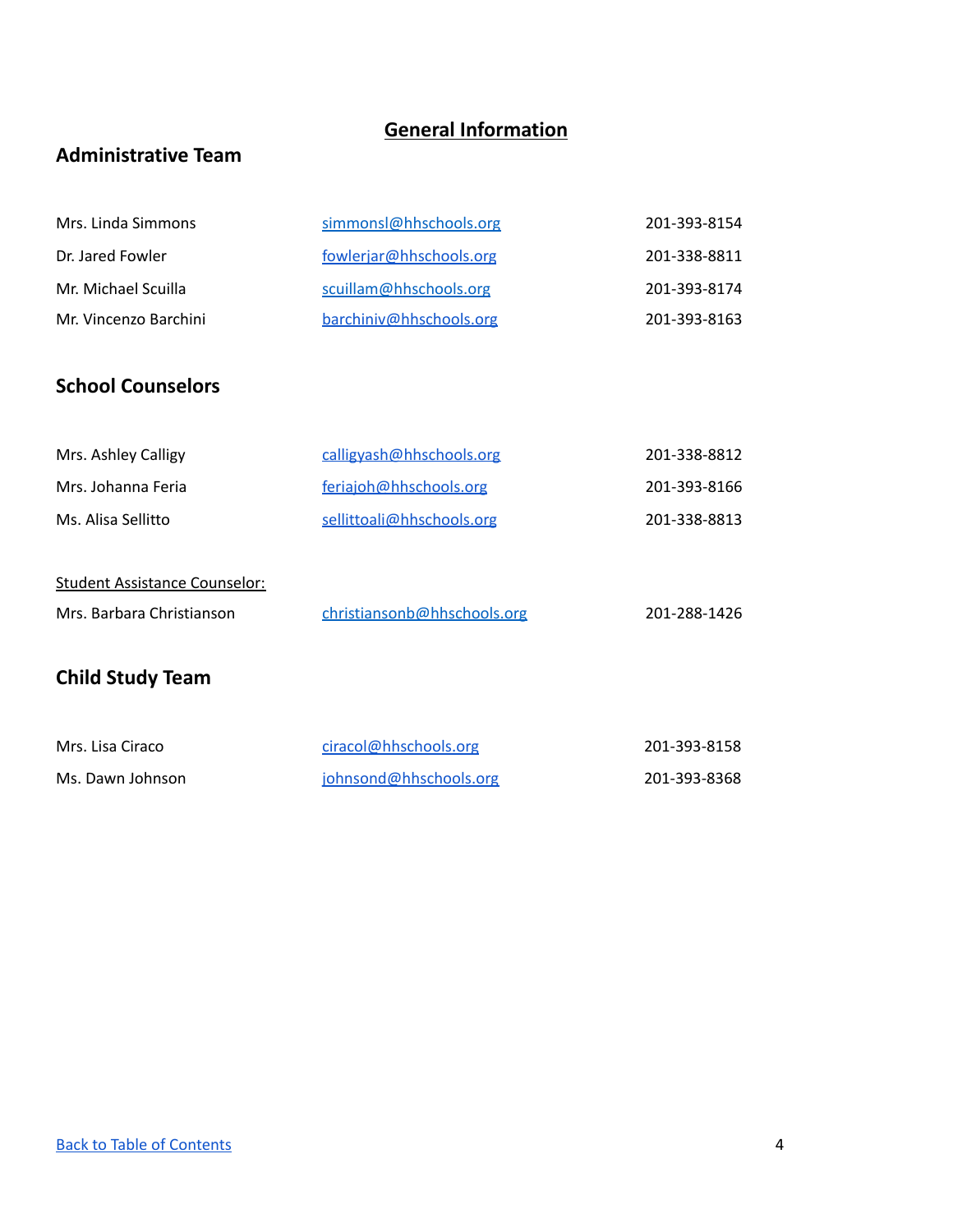# **HHHS Graduation Requirements**

<span id="page-4-0"></span>The Hasbrouck Heights School District Board of Education will recognize the successful completion of the secondary school instructional program by awarding a state-endorsed diploma, certifying that the student has met all state and local requirements for high school graduation, which are consistent with state and district goals, objectives, and proficiency standards in accordance with the Board Policy 5460, students are required to complete the following:

- A. A minimum of 40 documented community service hours (prorated at 10 hours per academic year)
- B. A total of 145 credits for high school graduation (Class of 2023):

| <b>Subject Area</b>                    | Total credits to include the following:             |
|----------------------------------------|-----------------------------------------------------|
| English                                | Minimum of 20 credits                               |
| Math                                   | Minimum of 15 credits                               |
|                                        | Must include Algebra I and Geometry                 |
| Science                                | Minimum of 15 credits                               |
|                                        | Must include Biology                                |
| <b>Social Studies</b>                  | Minimum of 15 credits                               |
|                                        | Must include World History, Early US, and Modern US |
| Personal Finance                       | Minimum of 2.5 credits                              |
| World Language                         | Minimum of 5 credits                                |
|                                        | (10 or more credits recommended for 4-year college  |
|                                        | entrance)                                           |
| <b>Fine/Practical Performing Arts</b>  | Minimum of 5 credits                                |
| 21st Century Life & Careers            | Minimum of 5 credits                                |
| <b>Physical Education/Health</b>       | Minimum of 5 credits each year in attendance        |
| <b>Additional Coursework/Electives</b> | Minimum of 20 credits                               |

# **Projected Credit Revision**

Students graduating in and after 2023 - Minimum of 145 Credits

# **Weighted Grading Scale (Per Credit)**

|                                                                                                           | Standard (CP) | Honors | College Level (AP/DE) |
|-----------------------------------------------------------------------------------------------------------|---------------|--------|-----------------------|
| $A+$                                                                                                      | 4.6           | 5.0    | 5.3                   |
| Α                                                                                                         | 4.3           | 4.7    | 5.0                   |
| $A -$                                                                                                     | 4.0           | 4.4    | 4.7                   |
| $B+$                                                                                                      | 3.6           | 4.0    | 4.3                   |
| B                                                                                                         | 3.3           | 3.7    | 4.0                   |
| <b>B-</b>                                                                                                 | 3.0           | 3.4    | 3.7                   |
| $C+$                                                                                                      | 2.6           | 3.0    | 3.3                   |
| $\mathsf C$                                                                                               | 2.3           | 2.7    | 3.0                   |
| $C-$                                                                                                      | 2.0           | 2.4    | 2.7                   |
| D                                                                                                         | 1.3           | 1.7    | 2.0                   |
| F                                                                                                         | 0.0           | 0.0    | 0.0                   |
| *Beginning with the class of 2025- Dual Enrollment courses will be weighted on the Honors academic scale. |               |        |                       |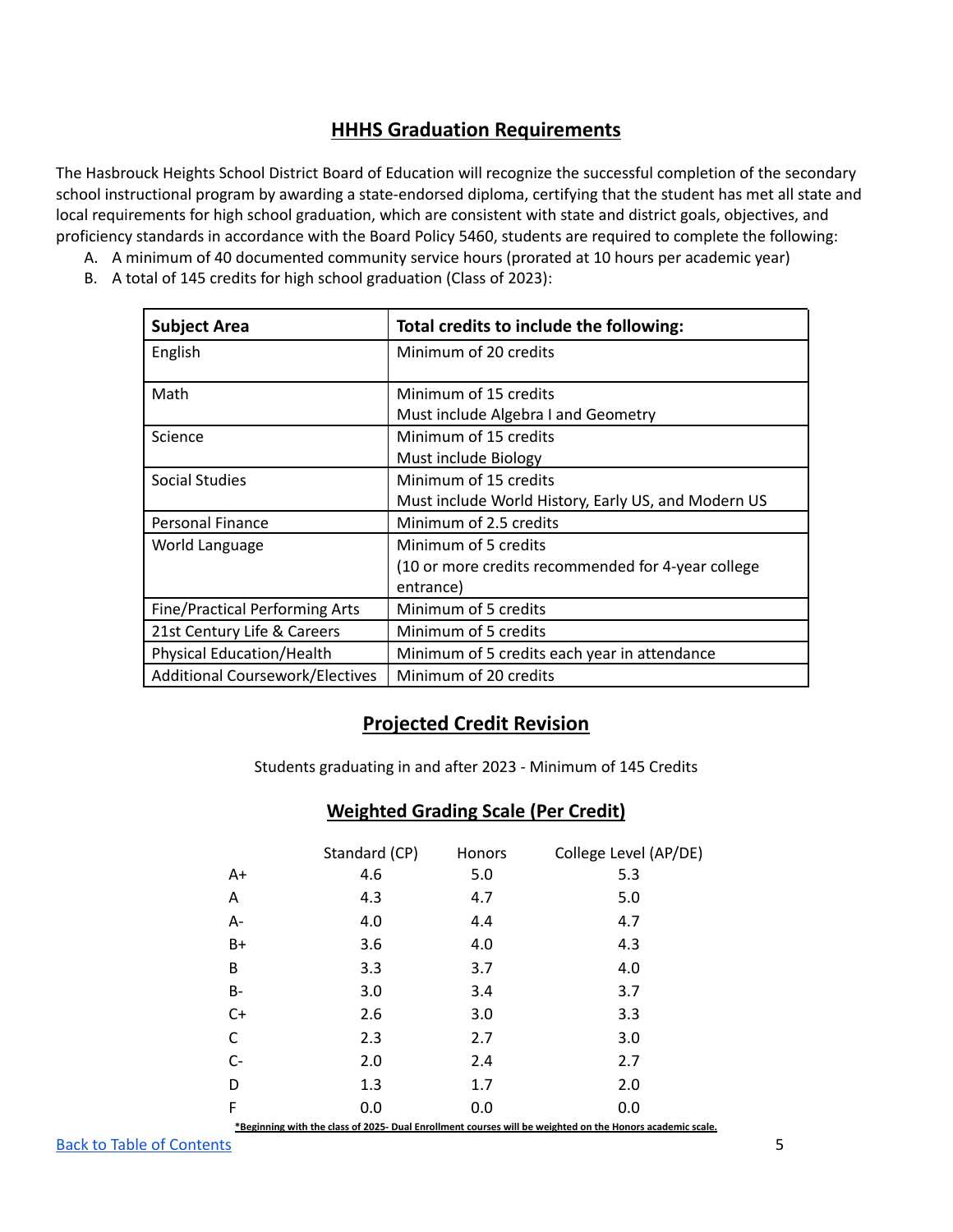# **New Jersey Department of Education Graduation Requirements**

<span id="page-5-1"></span><span id="page-5-0"></span>Please click on the links below to view the most current Graduation Requirements from the New Jersey Department of Education for the Class of 2023.

[New Jersey State Minimum Graduation Requirements by Content Area](https://www.nj.gov/education/cccs/grad.pdf)

[New Jersey High School Graduation Assessment Requirements](https://www.state.nj.us/education/assessment/docs/GradReq.pdf)

# **Course Descriptions**

# **Visual and Performing Arts Courses**

# <span id="page-5-2"></span>**Art Exploration Full Year 5.0 Credits (standard)**

### **Prerequisite: None Grades: 9, 10, 11, 12**

This course will introduce students to a variety of different types of art. Students will explore many diverse art techniques and approaches as ways of communicating their ideas. The development of technical skills and vocabulary will include all the elements and principles of art. Projects will include drawing, painting, collage, sculpture, and mixed media, with emphasis on critical thinking, craftsmanship, and presentation of artwork. Exploration of careers in media and visual arts will expose students to potential career opportunities as well as areas of interest for future art courses. Students are also required to keep a personal sketchbook and study specific artists, cultures, and art historical movements.

This course will enable students to develop design skills through commercial art. Studio skills covered will include paste-up and mechanical drawing, as well as hand-lettering skills. Students will learn the art of combining text with images focusing on consumer confidence interests. Basic art skills required.

### **Prerequisite: Graphic Design I Grades: 11, 12**

This course continues developing skills in commercial art. Students will learn to use artistic techniques to effectively communicate ideas and information to business and customer audiences via illustration and other forms of digital or printed media. Topics covered may include concept design, layout, paste-up, and techniques such as engraving, etching, silkscreen, lithography, offset, drawing and cartooning, painting, collage, and computer graphics.

## **Prerequisite: None Grades: 9, 10, 11, 12**

This course develops skills in digital photography, such as shooting, editing, and enhancing pictures. Students will work with Photoshop and various other programs. Students will have an understanding of photographic media, techniques, and processes. This course focuses on the development of photographic compositions through manipulation of the fundamental processes of artistic expression. Students may learn to make meaningful visual statements with an emphasis on personal creative expression to communicate ideas, feelings, or values. This photography course may also include the history of photography, historic movements, image manipulation, critical analysis, and some creative special

# **Graphic Design I Full Year 5.0 Credits (standard) Prerequisite: None Grades: 10, 11, 12**

# **Graphic Design II Full Year 5.0 Credits (standard)**

# **Digital Photography Full Year 5.0 Credits (standard)**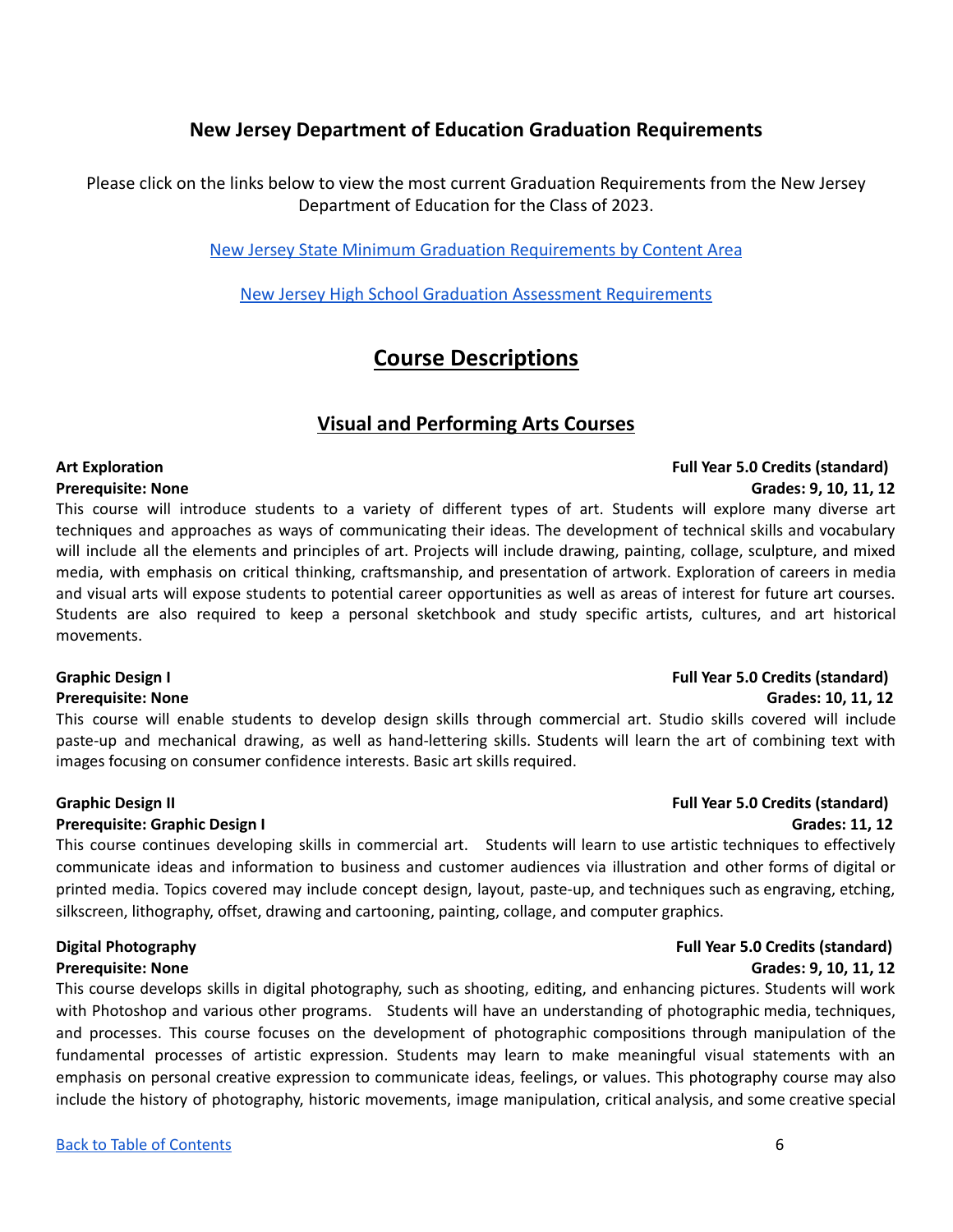effects. Students engage in critiques of their photographic images, the works of other students, and those by professional photographers for the purpose of reflecting on and refining work.

This course provides a comprehensive exploration of the art of drawing. A sequence of studies introduces students to various drawing techniques, media, and methods of composition through observation and analysis of natural and man-made forms. The class provides an intensive focus on experimentation to encourage explorations of process, content, and numerous drawing strategies. Students will explore various approaches to expand their level of technical skill, consider alternative drawing methods, and use the process of drawing as a vehicle of personal expression and creative discourse. Drawing approaches may be abstract or figurative, objective or imaginary, and diverse in format or scale. The course concludes with the development of a self-directed drawing project.

This course is designed to give students experience in the creation of two-dimensional and three-dimensional art using conventional media and techniques. During this course, students will explore a variety of mixed-media art forms and techniques that stem from 2D Design, 3D Design, Drawing, and Painting methods while expanding on foundation skills. Students showcase their talent through the development of personal style and voice through a variety of visual concepts, methods, and techniques. Students will create conceptual sculptural forms, as well as utilitarian works of art. This course is designed to give students the freedom of mixing media. Alternating areas of digital imaging, drawing/painting, and three-dimensional forms will be explored in both group and individualized projects utilizing a wide range of media.

## **Prerequisite: Honors Criteria Grades: 11, 12**

This course is designed for highly motivated art students entering 11th - 12th grades, who are interested in qualifying for Advanced Placement Studio Art senior year, and interested in developing a portfolio for college.

This course is designed for highly motivated students who are committed to the creation and study of art. Using guidelines established by the Advanced Placement College Board, students must prepare a portfolio of their best work to be submitted for discussion and evaluation at the end of the school year. Students will work in both 2-dimensional and 3-dimensional media that focuses on a theme of personal interest to each student. To be successful in this course many of the art projects must be done outside of class. Students must have their portfolio reviewed and the approval of the art department to enroll in AP Studio Art.

# **Computer Science Courses**

# <span id="page-6-0"></span>**Exploring Computer Science Full Year 5.0 Credits (standard) Prerequisite: None Grades: 9, 10**

In this course, students are presented with the conceptual underpinnings of computer science through an exploration of human-computer interaction, web design, computer programming, data modeling, and robotics. While this course includes programming, the focus is on the computational practices associated with doing computer science, rather than just a narrow focus on coding, syntax, or tools. This course will teach students the computational practices of algorithm design, problem-solving, and programming within a context that is relevant to their lives.

## **Drawing and Illustration Full Year 5.0 Credits (standard) Prerequisite: None Grades: 10, 11, 12**

# **2D, 3D, & Mixed Media Full Year 5.0 Credits (standard) Prerequisite: None Grades: 10, 11, 12**

# **Studio Art Honors Full Year 5.0 Credits (honors)**

# **AP Studio Art Full Year 5.0 Credits (college) Prerequisite: AP Criteria Grades: 11, 12**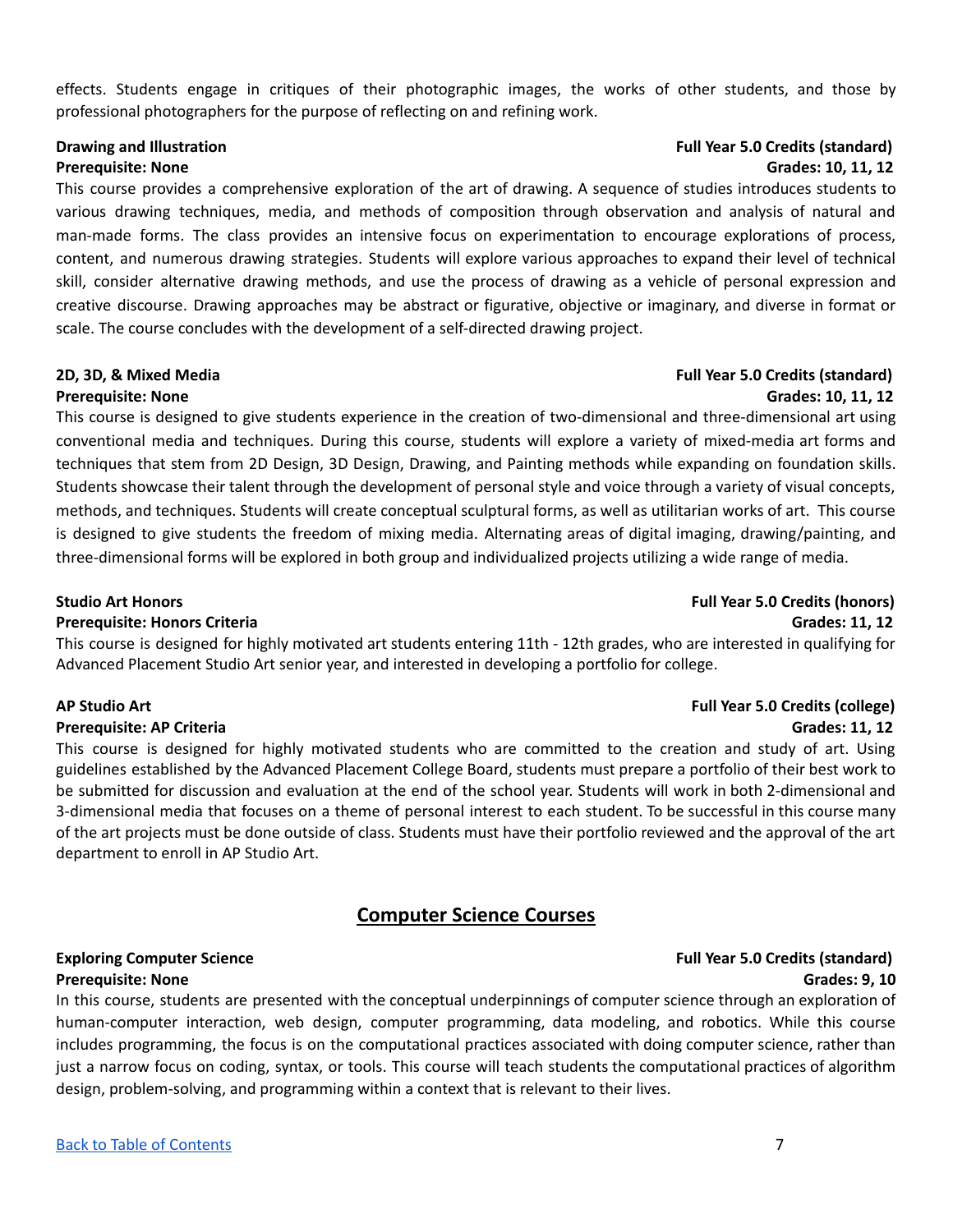This computer science elective provides students with the opportunity to gain expertise in computer programs using the Java language. As with more general computer programming courses, the emphasis is on how to structure and document computer programs, using problem-solving techniques. Topics covered in the course include syntax, I/O classes, string manipulation, and recursion.

## **Computer Gaming and Design Full Year 5.0 Credits (standard) Prerequisite: None Grades: 10, 11, 12**

This course prepares students to design computer games by studying design, animation, artistic concepts, digital imaging, coding, scripting, multimedia production, and gameplay strategies. Advanced course topics include, but are not limited to, level design, environment, 3D modeling, scene and set design, motion capture, and texture mapping.

# **Introduction to Quantum Computing Full Propose 20 Credits Full** Year 5.0 Credits (standard) **Prerequisite: Geometry or Trigonometry Grades: 10, 11, 12**

This cutting-edge course is designed to introduce high school students to the exciting world of quantum computing. Quantum is the next frontier of computing technology, and will revolutionize fields such as healthcare, finance, and cybersecurity. In this course, you will learn concepts that many students do not hear about until well into their undergraduate or even graduate education. If you are interested in math, computer science, electrical engineering, or physics, you will find that quantum computing lies right at the intersection of all these fields! It also has important applications in biology, chemistry, and economics, which we will also explore in this class. This course will run as an independent study.

# **Prerequisite: AP Criteria Grades: 11, 12**

Following the College Board's suggested curriculum designed to mirror college-level computer science courses, AP Computer Science courses provide students with the logical, mathematical, and problem- solving skills needed to design structured, well-documented computer programs that provide solutions to real-world problems. This course covers such topics as programming methodology, features, and procedures; algorithms; data structures; computer systems; and programmer responsibilities.

# **English/Language Art Courses**

This course introduces students to the various genres of literature: short story, poetry, drama, nonfiction, and the novel. Students are guided to interpret and analyze the various components of literature. Students come to know literary devices and compare and contrast the styles, themes, etc. employed by others. The curriculum includes plays such as *Romeo and Juliet.* Students are taught three forms of discourse. They will complete a career/college-ready portfolio.

### **English/Language Arts 9 Honors Full Year 5.0 Credits (honors) Prerequisite: Honors Criteria Grades: 9**

This course introduces students to the various genres of literature: short story, poetry, drama, nonfiction, and the novel. Students will explore the terms and skills to be mastered in future AP English courses. Students are guided to interpret and analyze the various components of literature. Students come to know literary devices and compare and contrast the styles, themes, etc. employed by others. They will employ plays such as *Romeo and Juliet*. Students are taught three

# **AP Computer Science Full Year 5.0 Credits (college)**

# <span id="page-7-0"></span>**English/Language Arts 9 Full Year 5.0 Credits (standard) Prerequisite: None Grades: 9**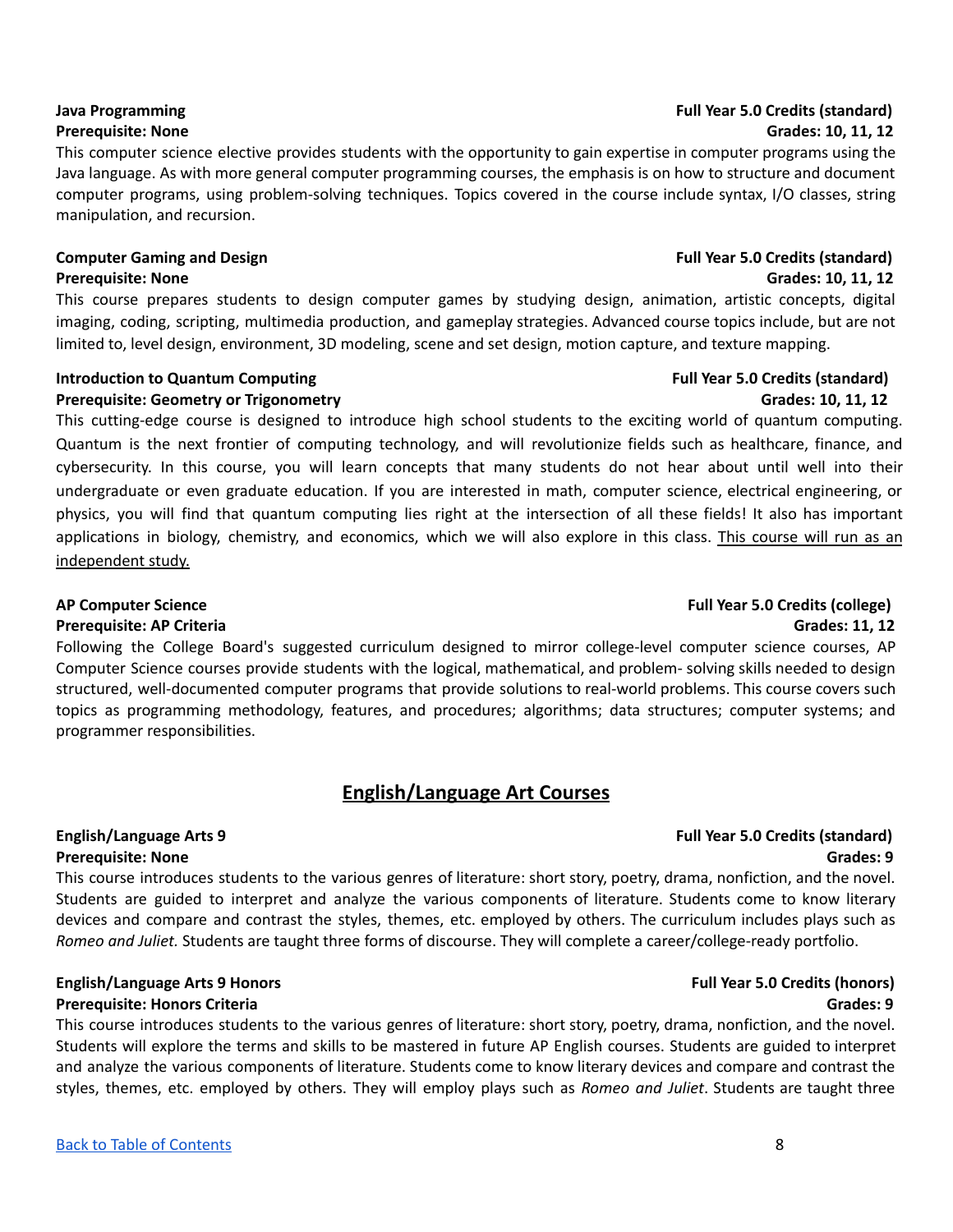forms of discourse and proper mechanics in composition, introduced to the research paper, and create a career college-ready portfolio.

# **English/Language Arts 10 Full Year 5.0 Credits (standard)**

# **Prerequisite: English/Language Arts 9 Grades: 10**

This course introduces the student to American Literature. Students begin with the study of authors of the Colonial Period, the Revolutionary, and the Renaissance Periods. Students also study prominent authors of fiction, drama, and poetry (F. Scott Fitzgerald, Arthur Miller, and Emily Dickinson). In addition, students will study contemporary writers in various genres. Tenth-grade students continue developing composition skills and will focus on text based argumentative essays.

# **English/Language Arts 10 Honors Full Year 5.0 Credits (honors)**

### **Prerequisite: Honors Criteria Grades: 10**

This course provides the student with extensive experience in the study of American Literature. Students will continue to explore the concepts and skills to be mastered in future AP English courses. Students begin with an in-depth study of authors of the Colonial Period, the Revolutionary and the Renaissance Periods. Students also study prominent authors of fiction, such as F. Scott Fitzgerald, and non-fiction, such as Henry Thoreau. In addition, students study drama and contemporary writers in various genres. The tenth-grade student continues developing composition skills and will focus on text based argumentative essays.

### **Prerequisite: English/Language Arts 10 Grades: 11**

This course introduces students to major British authors beginning with the Anglo-Saxon Period and culminating with twentieth-century authors. Works such as the epic of Beowulf, Morte D'Arthur, and *Brave New World,* as well as selections from authors such as Geoffrey Chaucer, William Shakespeare, and William Wordsworth are studied in-depth. Students study the development of the English language and the historical background of the significant literary periods. Eleventh-grade students further develop composition skills with special emphasis on the expository and persuasive essay. A career and college research project, linked to Naviance, is the concluding project for this course.

## **English/Language Arts 11 Honors Full Year 5.0 Credits (honors) Prerequisite: Honors Criteria Grades: 11**

This course introduces the students to major British authors and writing movements, beginning with the Anglo-Saxon Period and culminating with twentieth-century authors and movements. Major British writers such as Geoffrey Chaucer, William Shakespeare, and William Wordsworth and their important works are studied in-depth. Students also study the development of the English language and the historical background of the significant literary periods, focusing on close reading of poetry. Honors students further develop composition skills with special emphasis on the expository and persuasive essay and prepare for college-level work through extensive development of vocabulary and the language of textual analysis. A career and college research project, linked to Naviance, is the concluding project for this course.

## **Prerequisite: English/Language Arts 11 Grades: 12**

This course will focus on the study of contemporary and classic literary and non-fiction works from a number of authors such as Elie Wiesel, Celeste Ng and Maya Angelou. By employing close reading analysis and a deep examination of sociocultural conditions, students will learn to go beyond simple interpretation so that they may evaluate the complex *work* that literature does in the world, as well as its enduring literary qualities and artistic merit. A process-oriented writing approach, in which students write multiple drafts of most essays, will also be a crucial element of this course. In addition to our work with literary and non-fiction texts, students will work continuously toward improving critical thinking, writing and speaking/listening skills, as well as media literacy. By exploring a myriad of current world events, through the examination of various media narratives, students will learn to engage deeply with the critical issues of our

# **English/Language Arts 11 Full Year 5.0 Credits (standard)**

# **English/Language Arts 12 Full Year 5.0 Credits (standard)**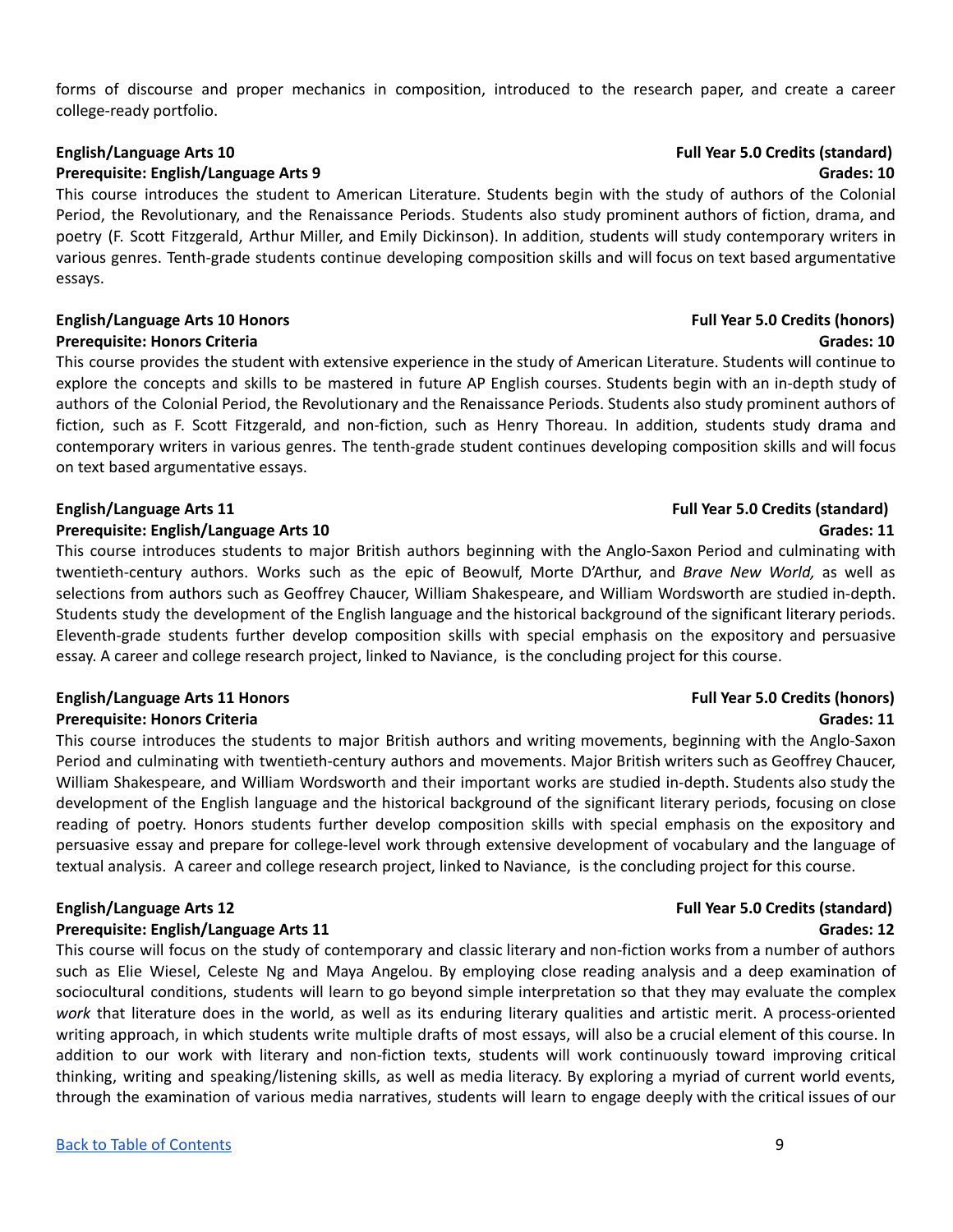time.The writing in the course is geared toward college and careers, beginning with personal narratives that will be developed into college application essays.

# **English/Language Arts 12 Honors (DE) Full Year 5.0 Credits (college) Prerequisite: Honors Criteria Grades: 12**

This course will focus on a rigorous and intensive study of contemporary and classic literary and non-fiction works, from a number of authors, including Zora Neale Hurston, Kate Chopin and Elie Wiesel. By employing close reading analysis and a deep examination of sociocultural conditions, students will learn to go beyond simple interpretation so that they may evaluate the complex *work* that literature does in the world, as well as its enduring literary qualities and artistic merit. A process-oriented writing approach, in which students write multiple drafts of most essays, will also be a crucial element of this course. In addition to our work with literary and non-fiction texts, students will work continuously toward improving critical thinking, writing and speaking/listening skills, as well as media literacy. By exploring a myriad of current world events, through the examination of various media narratives, students will learn to engage deeply with the critical issues of our time.

# **AP English Language and Composition Full Year 5.0 Credits (college)**

This course has the rigor of the college freshman composition course it is intended to replace, and students in this course can earn college credit by taking the AP Exam. Students will read and write primarily non-fiction, reading closely and writing thoughtfully to identify audience, purpose, subject, and the resources of language employed by skilled communicators. They will read many different types of writing and learn to synthesize multiple texts into their own expository, analytical, and argumentative writing, citing sources completely and correctly. Students will prepare for the AP exam in Language and Composition, but more importantly, they will learn to read and write effectively across the curriculum at the level necessary for college and career success. Students enrolled in this course will be prepared and expected to take the Advanced Placement exam in May.

# **AP English Literature and Composition Full Year 5.0 Credits (college)**

This course engages students in the careful reading of literary works. Critical standards are developed for the appreciation of literature. To achieve these goals, students study individual work, language, character, action, and themes. Emphasis is placed on structure and meaning. Through the experience of their own writing, students learn the resources of their language, e.g., irony, syntax, tone, and focus on critical analysis. Students can earn college credit with successful completion of the Advanced Placement exam in the spring. Students enrolled in this course will be prepared and expected to take the Advanced Placement exam in May.

## **Creative Writing Full Year 5.0 Credits (standard)**

### **Prerequisite: None Grades: 10, 11, 12**

In a workshop environment, students will progress at their own pace and receive feedback through individualized teacher conferencing and by engaging in peer and self-evaluation. Students use group discussions to analyze elements of effective writing and then apply these features to their own work. The course focuses on creative expression where the skills mastered easily transfer to the academic class settings as students' writing becomes more focused and descriptive in nature. Students develop an awareness of the role of language in communication through writing.

## **English as a Second Language Full Year 5.0 Credits (standard)**

# **Prerequisite: Administrative Criteria, Recommendation Grades: 9, 10, 11, 12**

English as a Second Language (ESL) courses are designed for the rapid mastery of the English language, focusing on reading, writing, speaking, and listening skills. ESL courses usually begin with extensive listening and speaking practice, building on auditory and oral skills, and then move on to reading and writing. These courses provide an explanation of basic structures of the English language, enabling students to progress from an elementary understanding of English

# **Prerequisite: AP Criteria Grades: 11**

# **Prerequisite: AP Criteria Grades: 12**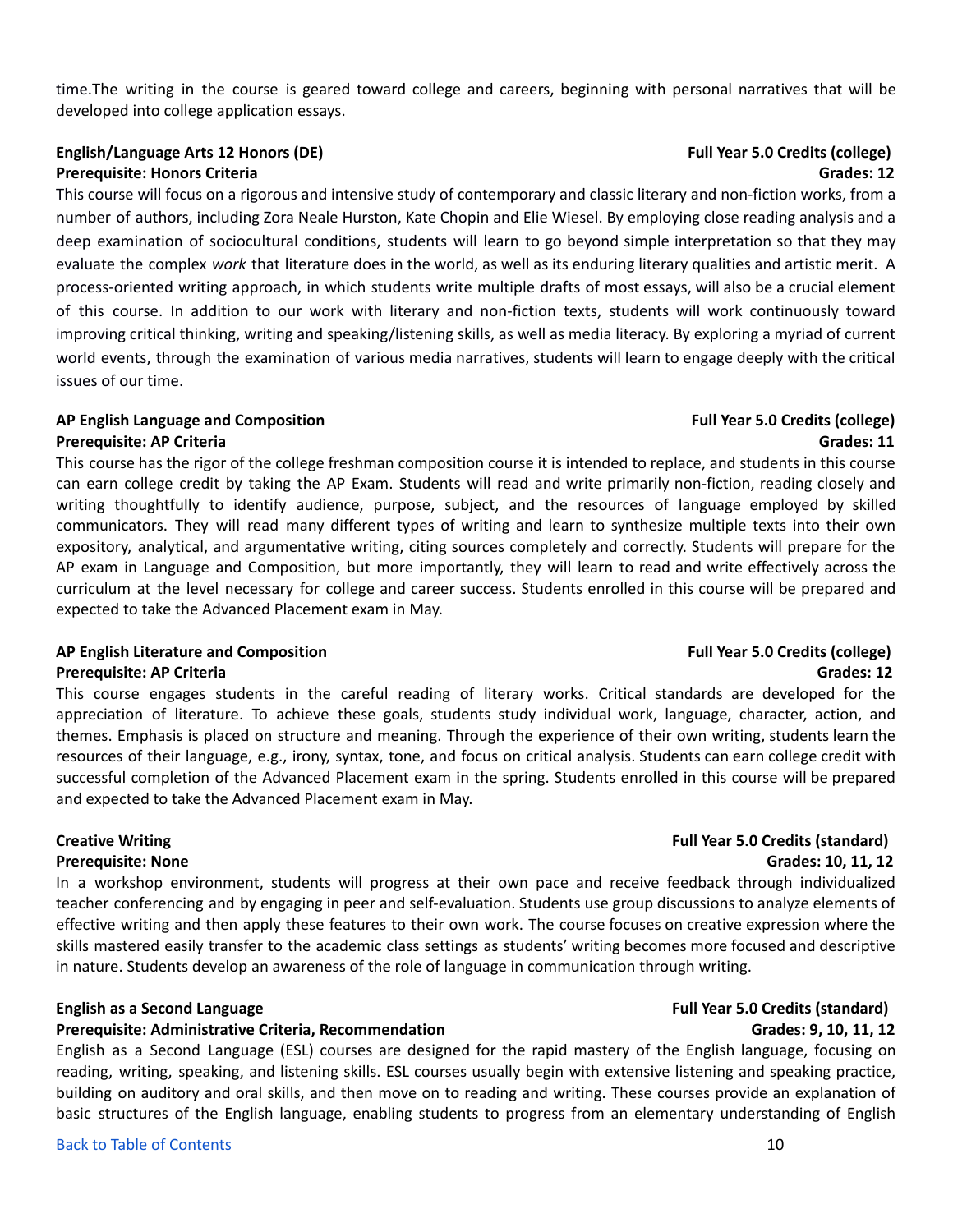words and verb tenses to a more comprehensive grasp of various formal and informal styles and then to advance to "regular" English courses. ESL classes may also include an orientation to the customs and culture of the diverse population in the United States.

This course explores people and society. It examines our social institutions; our families, the state, and social relationships, like gender and ethnicity, to help make sense of how we both see and interpret our rapidly changing world. The course will focus on current issues through multimedia projects, presentations, and primary source analysis. Students will work closely with news outlets, online sources, databases, newspapers, and magazines. Students will also be a part of the creation of the *Pilot's Log* and will utilize journalistic practices and skills.

# **Mathematics Courses**

### <span id="page-10-0"></span>**Particular Topics in Foundation Mathematics Full Year 5.0 Credits (standard) Prerequisite: None Grades: 9**

This course examines particular topics in foundation math, such as arithmetic or basic conceptual skills, to better prepare students for algebraic mathematical concepts.

### **Prerequisite: None Grades: 9, 10**

This course focuses on the study of properties of rational numbers, ratio, proportion, estimation, exponents, and radicals, the rectangular coordinate system, sets and logic, formulas, and solving first degree equations and inequalities.

This course provides a formal development of the algebraic skills and concepts necessary for students to succeed in advanced courses. In particular, the instructional program in this course provides for the use of algebraic skills in a wide range of problem-solving situations. The concept of function is emphasized throughout the course. Topics include operations with real numbers, linear equations and inequalities, relations and functions, polynomials, algebraic fractions, and nonlinear equations.

This course provides a formal development of the algebraic skills and concepts necessary for students to succeed in advanced courses. In particular, the instructional program in this course provides for the use of algebraic skills in a wide range of problem-solving situations. The concept of function is emphasized throughout the course. Topics include operations with real numbers, linear equations and inequalities, relations and functions, polynomials, algebraic fractions, and nonlinear equations. Honors Mathematics courses are intended to be more challenging than standard courses and provide multiple opportunities for students to take greater responsibility for their learning. Honors Mathematics courses should be distinguished by a difference in the quality of the work expected rather than merely by the quantity of the work required.

## **Prerequisite: Algebra I Grades: 9, 10**

This course teaches students the technique of logical deduction from hypotheses to conclusions. Current approaches and strategies in mathematical education, such as problem-solving, technology, reasoning, applications, and data analysis, are included in the curriculum. The concepts of geometric structures and their relationships and exercises in extensive problem solving are also included in the curriculum.

# **Journalism (Pilot's Log) Full Year 5.0 Credits (standard) Prerequisite: None Grades: 10, 11, 12**

# **Pre-Algebra Full Year 5.0 Credits (standard)**

# **Algebra I Full Year 5.0 Credits (standard)**

# **Prerequisite: None Grades: 9, 10, 11, 12**

# **Algebra I Honors Full Year 5.0 Credits (honors) Prerequisite: Honors Criteria Grades: 9**

# **Geometry Full Year 5.0 Credits (standard)**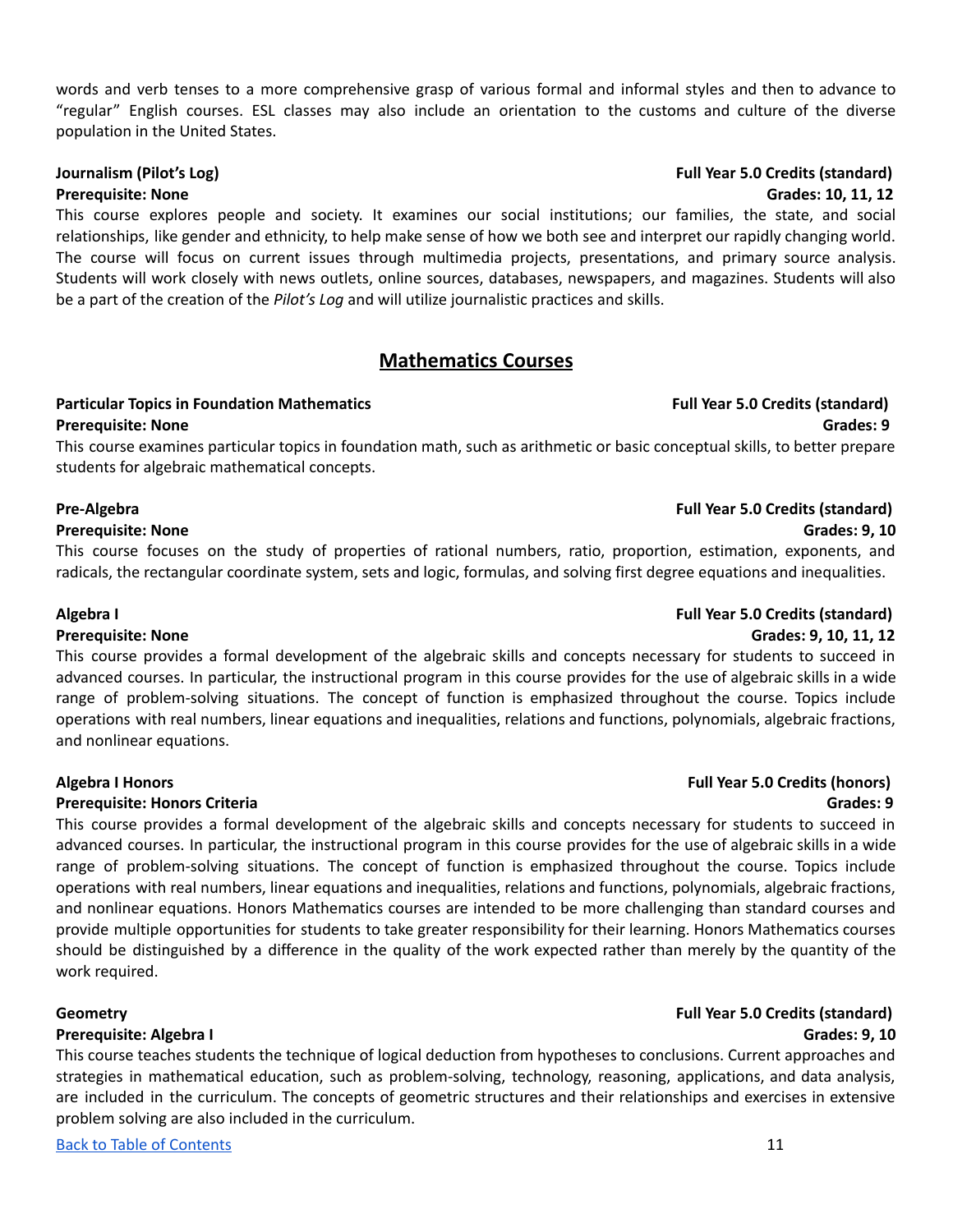This course teaches students the technique of logical deduction from hypotheses to conclusions. Current approaches and strategies in mathematical education, such as problem-solving, technology, reasoning, applications, and data analysis, are included in the curriculum. The concepts of geometric structures and their relationships and exercises in extensive problem solving are also included in the curriculum. This course is intended to be more challenging than standard courses and provide multiple opportunities for students to take greater responsibility for their learning. Honors Mathematics courses should be distinguished by a difference in the quality of the work expected rather than merely by the quantity of the work required.

This course continues with the study of advanced algebraic concepts including functions, polynomials, rational expressions, and systems of functions and inequalities. Students will be expected to describe and translate among graphic, algebraic, numeric, tabular, and verbal representations of relations and use those representations to solve problems. Emphasis will be placed on practical applications and modeling. Appropriate technology, from manipulatives to calculators, will be used regularly for instruction and assessment.

### **Algebra II Honors Full Year 5.0 Credits (honors)**

### **Prerequisite: Honors Criteria Grades: 10, 11**

This course continues with the study of advanced algebraic concepts including functions, polynomials, rational expressions, and systems of functions and inequalities. Students will be expected to describe and translate among graphic, algebraic, numeric, tabular, and verbal representations of relations and use those representations to solve problems. Emphasis will be placed on practical applications and modeling. Appropriate technology, from manipulatives to calculators, will be used regularly for instruction and assessment. This course is intended to be more challenging than the standard course and provides multiple opportunities for students to take greater responsibility for their learning. Extended algebraic concepts are addressed.

### **Math Analysis: Foundations of Math Full Year 5.0 Credits (standard) Prerequisite: Geometry Grades: 11, 12**

This course touches base on a wide variety of topics that first-year college students would typically encounter in a College Algebra course. In addition to reviewing some basic algebra skills, students will be studying functions in great detail including linear functions, quadratics, polynomials, radical functions, rational functions, exponential and logarithmic functions. If time permits, students will also take a look at sequences and series. Another major goal of the course is to get students familiar with the TI-84 Plus graphing calculator, which may be a required piece of equipment for college students.

### **Prerequisite: Algebra II Grades: 11**

This course emphasizes the use of elementary functions and their graphs. Algebraic skills are used to further develop concepts in exponential, logarithmic, logistic, trigonometric and inverse trigonometric functions from numerical, graphical, and algebraic approaches. Additional topics to be investigated include sequences, series, and polar-coordinate systems. A foundation for the study of calculus is provided through the successful completion of this course.

## **Pre-Calculus Honors Full Year 5.0 Credits (honors)**

## **Prerequisite: Honors Criteria Grades: 11, 12**

This course focuses on the extensive development of the concepts studied in mathematical analysis is the major focus of this course. Emphasis is on multi-step problem-solving exercises utilizing the graphing calculator and/or the computer. Successful completion of this course provides an excellent foundation for the study of Advanced Placement calculus. The

# **Pre-Calculus Full Year 5.0 Credits (standard)**

### **Algebra II Full Year 5.0 Credits (standard) Prerequisite: Algebra I Grades: 10, 11, 12**

# **Geometry Honors Full Year 5.0 Credits (honors) Prerequisite: Honors Criteria Grades: 9, 10**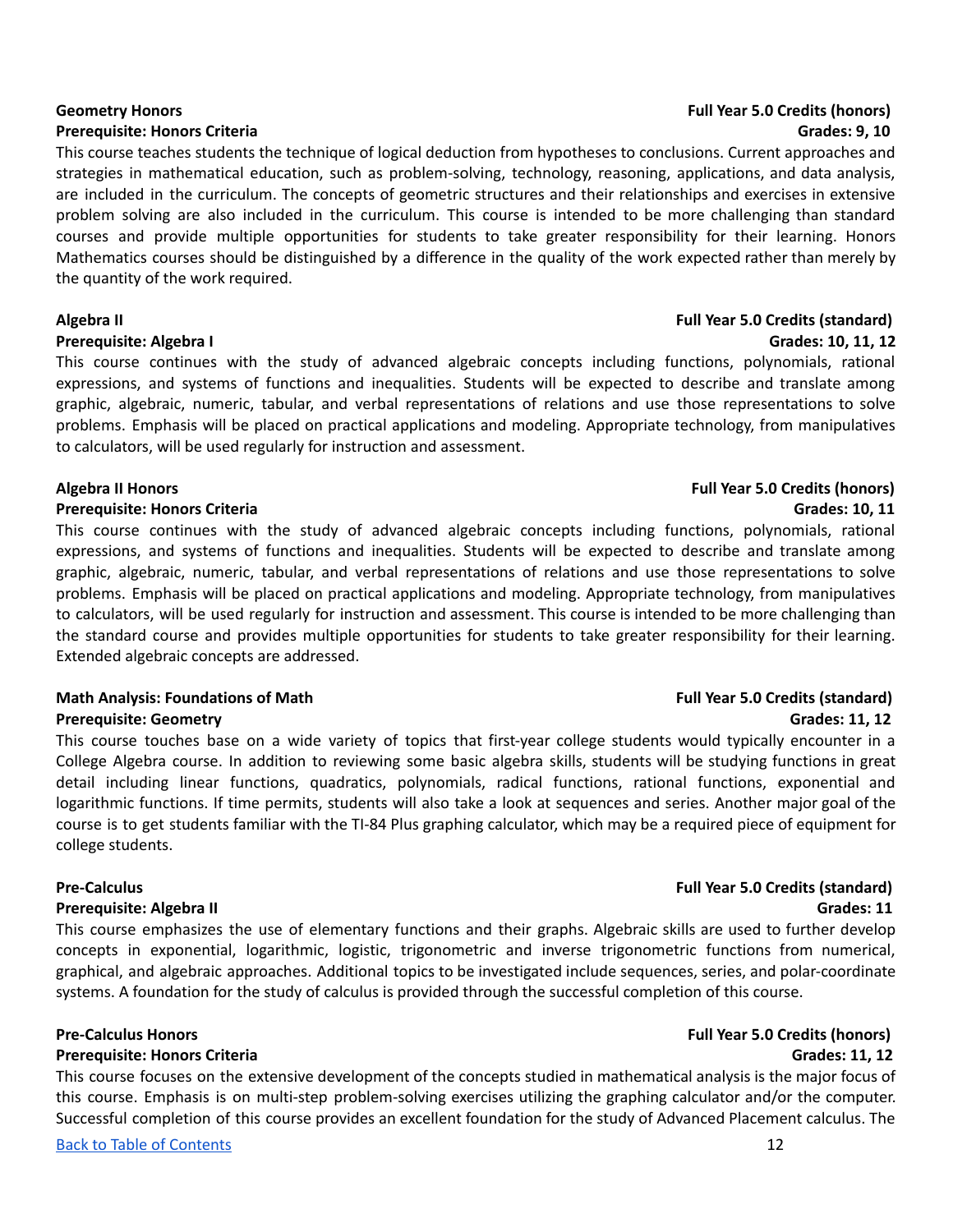## course is valuable for those students who are interested in a scientific and mathematical career. This course is intended to be more challenging than standard courses and provide multiple opportunities for students to take greater responsibility for their learning. This course should be distinguished by a difference in the quality of the work expected rather than merely by the quantity of the work required.

### **Calculus Full Year 5.0 Credits (standard)**

# **Prerequisite: Pre-Calculus Grades: 12**

This course includes the study of derivatives, differentiation, integration, the definite and indefinite integral, and applications of calculus. Typically, students have previously attained knowledge of pre-calculus topics (some combination of trigonometry, elementary functions, analytic geometry, and math analysis).

## **Prerequisite: AP Criteria Grades: 11, 12**

This course focuses on the study of Calculus and related topics at the same level as a first-semester course in colleges and universities. It is expected that students who take an AP course in calculus will seek college credit or placement, or both, from institutions of higher learning. Students enrolled in this course will be prepared and expected to take the Advanced Placement exam in May.

## **Statistics Full Year 5.0 Credits (standard)**

## **Prerequisite: Math Analysis: Foundations of Math or Algebra II Grades: 11, 12**

This course will introduce students to the major concepts and tools for collecting, analyzing, and drawing conclusions from data. Students are exposed to four broad conceptual themes: exploring data, observing patterns and departures from patterns; planning a study, deciding what and how to measure; anticipating patterns, producing models using probability theory and simulation; and statistical inference, confirming models.

### **Statistics Honors Full Year 5.0 Credits (honors)**

## **Prerequisite: Honors Criteria Grades: 11,12**

This course focuses on descriptive statistics, with an introduction to inferential statistics. Topics include event probability, normal probability distribution, collection and description of data, frequency tables and graphs, measures of central tendency and variability, random variables, and random sampling. Course topics may also include covariance and correlation, central limit theorem, confidence intervals, and hypothesis testing.

## **AP Statistics Full Year 6.0 Credits (college)**

## **Prerequisite: AP Criteria Grades: 12**

This course involves the study of four main areas: exploratory analysis, planning a study, probability, and statistical inference. According to the College Board, upon entering this course, students are expected to have mathematical maturity and quantitative reasoning ability. Mathematical maturity could be defined as a complete working knowledge of the graphical and algebraic concepts through Math Analysis, including linear, quadratic, exponential, and logarithmic functions. This AP Statistics course is taught as an activity-based course in which students actively explore and construct their own understanding of the concepts and techniques of statistics. Students enrolled in this course will be prepared for and expected to take the Advanced Placement exam in May.

# **Music Courses**

## <span id="page-12-0"></span>**Band Full Year 5.0 Credits (standard)**

This course is a full year, 5 credit course and is open to all instrumental students in grades 9-12. Students will participate in three performances during the school year. These performances include our annual Holiday, "Pops" and spring concerts. Grades will be based on student performance, musical achievement, and positive participation throughout the

# **AP Calculus AB Full Year 6.0 Credits (college)**

# **Prerequisite: None Grades: 9, 10, 11, 12**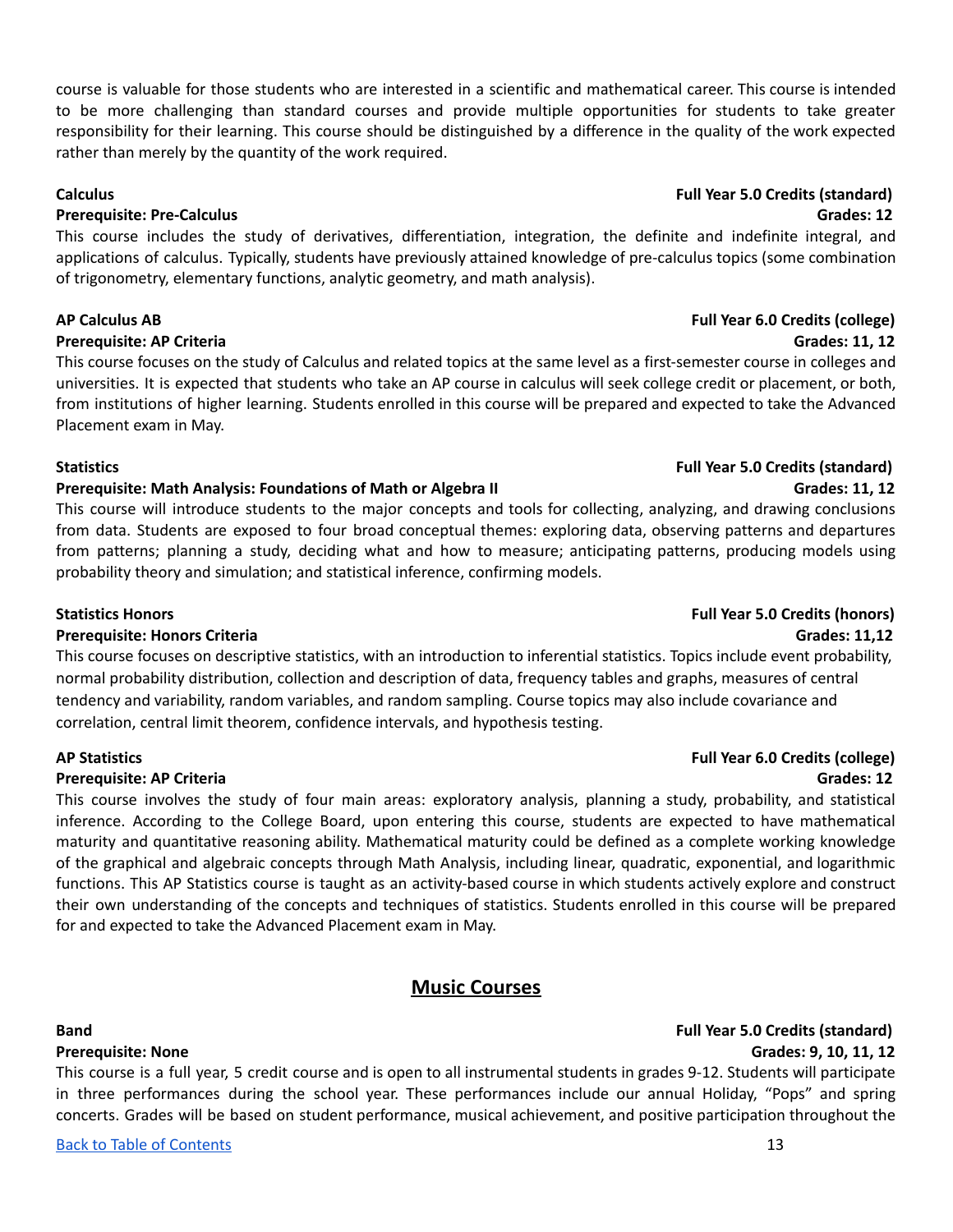school year. Students will be scheduled to attend one weekly small group and individual lessons, which will be in addition to the regularly scheduled full band rehearsals.

This course will serve as an introduction to the rich history of jazz music. Through ensemble rehearsal, individual practice, and a variety of performance opportunities, students will gain an understanding and appreciation for this great art form. Emphasis will be placed on not just performance technique, but also rudimentary improvisational skills, musicianship, and a sense of personal accountability. This ensemble is a skilled effort in which students are expected to show technical and musical growth throughout this course.

This course surveys different musical styles of rock and roll with the intent of increasing students' understanding of music and its importance in relation to the human experience and music's influence on culture. This course may focus on how various styles of music apply musical elements to create an expressive or aesthetic impact. Students also have the opportunity for informal music performance and creation within the classroom. Students will study the Origins of Rock and Roll; Jazz; the 1950s; Surf Rock and the British Invasion; Motown, Soul, and R&B; and rock of today.

# **Music Technology Full Year 5.0 Credits (standard)**

This course will utilize technology to understand, create and record music. Students will be exposed to engineering and recording and will gain exposure to music software, notation programs, sequencing, marketing, and copyrighting. Students will also explore the creative side of musical technology through lyric writing, composing, mixing, etc. On-line programs will aid in students' understanding of all basic proficiencies.

## **Vocal Ensemble Full Year 5.0 Credits (standard)**

### **Prerequisite: None Grades: 9, 10, 11, 12**

This course provides students with the opportunity to sing a variety of choral literature styles and voices and is designed to develop vocal techniques and the ability to perform.

### **Prerequisite: Honors Criteria Grades: 11, 12**

This course is designed for serious students of music who want to gain an in-depth understanding of how music is written and functions in western culture. It is also a prerequisite to acceptance into the AP Music Theory course. This course will introduce the principles of harmony in music beginning with the construction of major and minor scales, the circle of fifths, interval training, triad construction, basic chord recognition, musical notation, rhythmic counting, seventh chords, and basic four-part writing. Music history and technology will be included.

## **AP Music Theory Full Year 5.0 Credits (college)**

### **Prerequisite: AP Criteria Grades: 11, 12**

The AP Music Theory Development Committee has sought the advice of both high school and college faculties to define the scope of work that would be equivalent to first-year college courses in music theory. The foundation of knowledge presented in the yearlong AP Music Theory course during high school provides students with the opportunity to develop, practice, and master music theory skills essential to success in post-secondary music theory course work.

### **Jazz Ensemble Full Year 5.0 Credits (standard) Prerequisite: None Grades: 10, 11, 12**

# **Rock and Roll History Full Year 5.0 Credits (standard)**

# **Prerequisite: None Grades: 9, 10, 11, 12**

# **Prerequisite: None Grades: 10, 11, 12**

# **Music Theory Honors Full Year 5.0 Credits (honors)**

### Back to Table of [Contents](#page-2-0) 14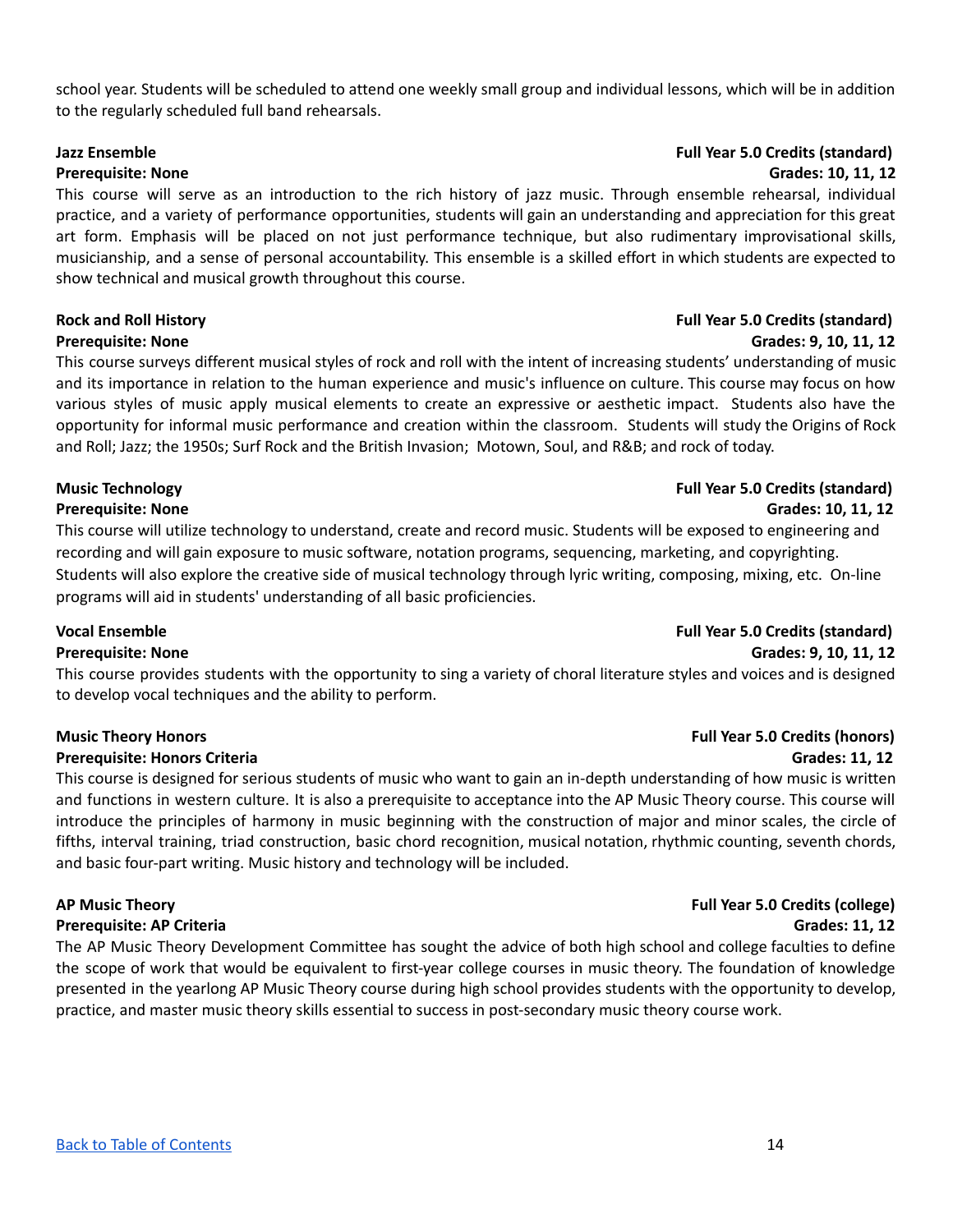# **Physical Education/Health Courses**

### <span id="page-14-0"></span>**Physical Education/Health Full Year 5.0 Credits (standard) Prerequisite: None Grades: 9, 10, 11, 12**

The High School Core Physical Education course provides a foundation for students to develop and improve skills in order to participate successfully in a variety of activities. The course is a balance of the team and individual activities that students are likely to participate in beyond high school. Team sports may include basketball, soccer, slow-pitch softball, and volleyball. Individual sports may include badminton, bowling, golf, and tennis. A dance unit is also included. Students are expected to improve their level of skill and knowledge, as well as understand and implement more advanced strategies for each sport. A major focus in the Personal Fitness unit is for students to acquire knowledge about the components of fitness, learn about the benefits of exercise, and participate in fitness activities. The use of heart rate monitors as a measurement of fitness and personal growth may be included.

**The Freshman Health course** provides students with opportunities to explore health-related concepts and factors such as nutrition, physical fitness, substance abuse, human development, preventing disease, and community health and safety. This is a course designed to provide students with a base of health-related knowledge to be built upon in later years in order to promote healthy decisions and inspire a life of wellness. This course will help students to become lifelong successful learners in making good choices about healthy living.

**The Sophomore Driver Education course** is designed to develop safe, courteous, and knowledgeable drivers. The program emphasizes defensive driving, driver safety and responsibility, and awareness of laws and regulations. Students will gain an awareness of the driving task and the responsibilities that accompany it. The course will raise students' level of awareness about driver impairment and that when driving impaired, they may not be able to drive safely. Students will develop an understanding of the impact that natural forces have concerning driving.

**The Junior Health course** will provide students with opportunities to dive deeper into previously covered health-related concepts, as well as inspire students to explore new ideas and utilize critical thinking. Students will be asked to examine the effectiveness of new technologies and concepts surrounding topics such as social and emotional health, nutrition, physical fitness, drug and alcohol abuse, human sexuality, injury prevention, and treatment. This course will help students to become lifelong successful learners in making good choices about healthy living.

**The Senior Health course** will cover aspects of mental, emotional, and physical health. Emphasis is placed on knowledge for the development of attitude, understanding, and practice of a preventive lifestyle for healthy living and optimal wellness. Specific instructional areas include chronic diseases, physical activity, nutrition, weight management, birth control methods, human sexuality, alcohol, tobacco, illicit chemical use, stress, and factors that contribute to wellness and longevity.

## **Nutrition and Wellness Full Year 5.0 Credits (standard) Prerequisite: None Grades: 9, 10, 11, 12**

This course focuses on how physical, mental, social, psychological, and emotional wellness are related to food, food selection, and health. Topics typically include dietary needs across one's lifespan, stress management, special dietary issues, and eating disorders as well as societal and genetic health issues that are addressed through the prevention education component of the class. Other topics covered range from healthy food selection, label reading, and diet analysis to understanding additives, making wise food choices, and dealing with food allergies.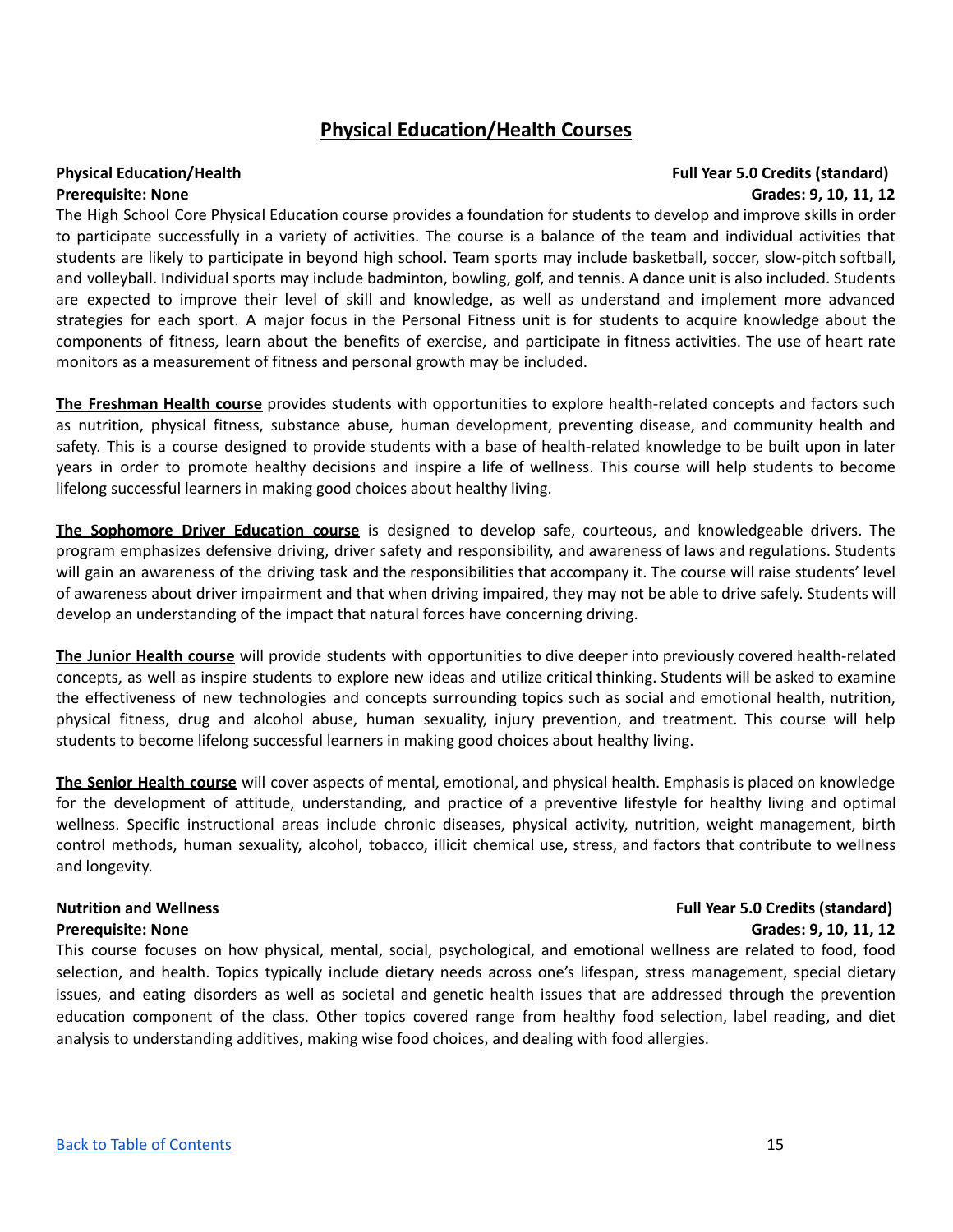# **Science Courses**

# <span id="page-15-0"></span>**Biology Full Year 5.0 Credits (standard) Prerequisite: None Grades: 9, 10, 11, 12** This course is designed so that the chemical basis and structure of living organisms is learned through the study of cells,

tissues, organs, organisms, populations, and communities. The conceptual development and insight into the thinking processes behind the scientific discovery are stressed. Much emphasis is placed on laboratory work and problem-solving. Students gain firsthand experience with the learning processes and skills such as observing, classifying, identifying, measuring, inferring, interpreting, and predicting. This course is required of all students who have not yet had a biology course.

### **Biology Honors Full Year 5.0 Credits (honors)**

### **Prerequisite: Honors Criteria Grades: 9, 10, 11, 12**

In this course, students will investigate the topics studied in the Biology course in greater depth and will be required to function at higher levels of cognition in classwork, laboratory work, and on tests. More extensive, open-ended laboratory experiments and research is done in this course. A major term paper and project are a requirement of this course.

### **AP Biology Full Year 5.0 Credits (college)**

### **Prerequisite: AP Criteria Grades: 11, 12**

This course is designed to prepare students for the College Board Advanced Placement Biology exam. The course is designed to be the equivalent of a two-semester college introductory biology course taken by biology majors and covers the topics of molecules and cells, heredity and evolution, and organisms and populations. The first semester will focus on the chemistry of life, cells, heredity, molecular genetics, and evolutionary biology. The second semester will focus on the diversity of organisms, the structure and function of plants and animals, and ecology. Class activities will include discussion, problem-solving, and expanded projects. Extensive practice in essay writing and in understanding and responding to multiple-choice questions are an integral part of the class. Students enrolled in this course will be prepared for and expected to take the Advanced Placement test in May.

This course offers students an opportunity to learn the latest hypotheses, theories, laws, and principles of chemistry. It does so by providing for the student-extensive laboratory experiences that emphasize techniques as well as the gathering of data and making predictions. Emphasis is placed on chemical principles and the mathematical analysis of chemical reactions.

## **Chemistry Honors (DE) Full Year 5.0 Credits (college)**

### **Prerequisite: Honors Criteria Grades: 10, 11, 12**

This course will have students involved in experimentation and greater mathematical analysis than in College Prep Chemistry. Students are exposed to more complex levels of problem solving and analysis of chemical reactions. This course is recommended for those students who plan to pursue a career in a scientific or mathematical field.

### **Prerequisite: AP Criteria Grades: 11, 12**

This course utilizes a college-level text and emphasizes chemical calculations and the mathematical formulation of principles. This course is recommended for those students who plan to pursue a career in a scientific or mathematical field. There is a strong emphasis on the mathematical aspects of chemistry with a goal of preparation for the Advanced Placement test. Students do college-level laboratory experiments and their laboratory experiences are emphasized in

# **Chemistry Full Year 5.0 Credits (standard) Prerequisite: Biology Grades: 10, 11, 12**

# **AP Chemistry Full Year 5.0 Credits (college)**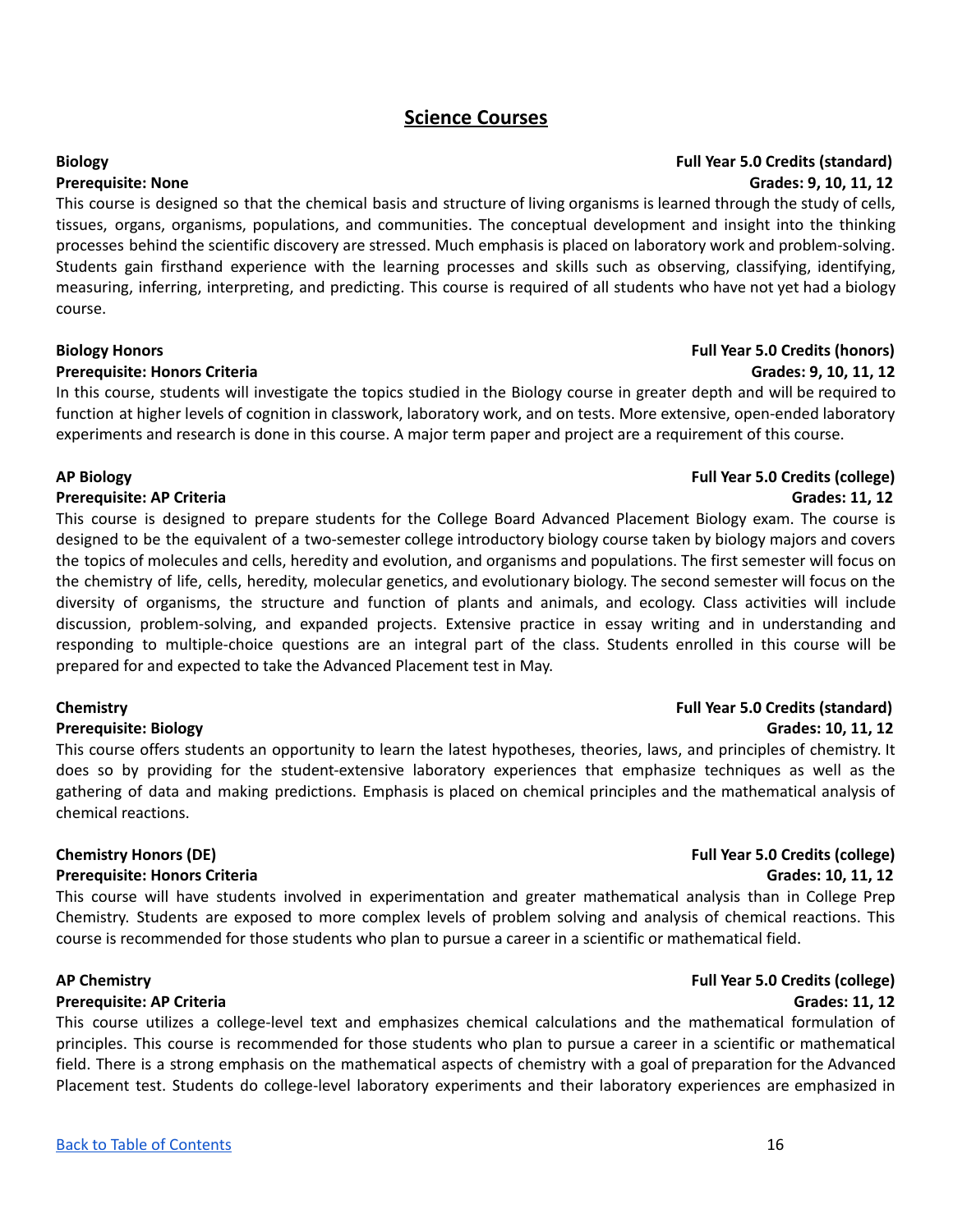their evaluation. Students enrolled in this course will be prepared for and expected to take the Advanced Placement test in May.

### **Prerequisite: Chemistry Grades: 11, 12**

This course involves an in-depth study of the forces and laws of nature affecting matters, such as equilibrium, motion, momentum, and the relationships between matter and energy. It includes the examination of sound, light, and magnetic and electric phenomena.

### **Physics Honors (DE) Full Year 5.0 Credits (college)**

### **Prerequisite: Honors Criteria Grades: 11, 12**

This course involves an in-depth study of the forces and laws of nature affecting matters, such as equilibrium, motion, momentum, and the relationships between matter and energy. It includes the examination of sound, light, and magnetic and electric phenomena.

### **AP Physics Full Year 5.0 Credits (college)**

### **Prerequisite: AP Criteria Grades: 11, 12**

This course examines quantitative treatment of mechanics, wave phenomena, energy, and modern physics. Emphasis is placed on laboratory experiences and a high level of analysis of physical phenomena. Students enrolled in this course will be prepared and expected to take the Advanced Placement test in May.

This course examines the mutual relationships between organisms and their environment. In studying the interrelationships among plants, animals, and humans, these courses usually cover the following subjects: photosynthesis, recycling and regeneration, ecosystems, population and growth studies, pollution, and conservation of natural resources**.**

## **Earth Science Full Year 5.0 Credits (standard)**

### **Prerequisite: Biology Grades: 10, 11, 12**

This course offers insight into the environment on Earth and the Earth's environment in space. While presenting the concepts and principles essential to students' understanding of the dynamics and history of the Earth, these courses usually explore oceanography, geology, astronomy, meteorology, and geography. It is a Problem Based Learning course focusing on four major projects in a year.

This course is a standards-based introduction to the topics of Criminology within the field of forensic science. Forensic Science is the application of science to criminal and civil laws that are enforced by agencies in the criminal justice system. It applies the knowledge and technology of science for the definition and enforcement of such laws. Students will be required to apply principles and techniques from the areas of chemistry, physics, biology, and geology to analyze the many different types of physical evidence that may be recovered during a criminal investigation. Students are required to prepare formal criminal investigation reports and give oral reports on their findings.

# **Anatomy and Physiology (DE) Full Year 5.0 Credits (college)**

This course is the study of the structure and function of mammals. This course follows a sequential development of the major body systems in an organized and structured curriculum. This course is designed to give students a selective overview of the anatomical structure and a brief analysis of physiological principles.

## **Environmental Science Full Year 5.0 Credits (standard)**

## **Prerequisite: None Grades: 9, 10, 11, 12**

## **Forensic Science Semester 5.0 Credits (standard) Prerequisite: None Grades: 11, 12**

# **Prerequisite: None Grades: 11, 12**

# **Physics Full Year 5.0 Credits (standard)**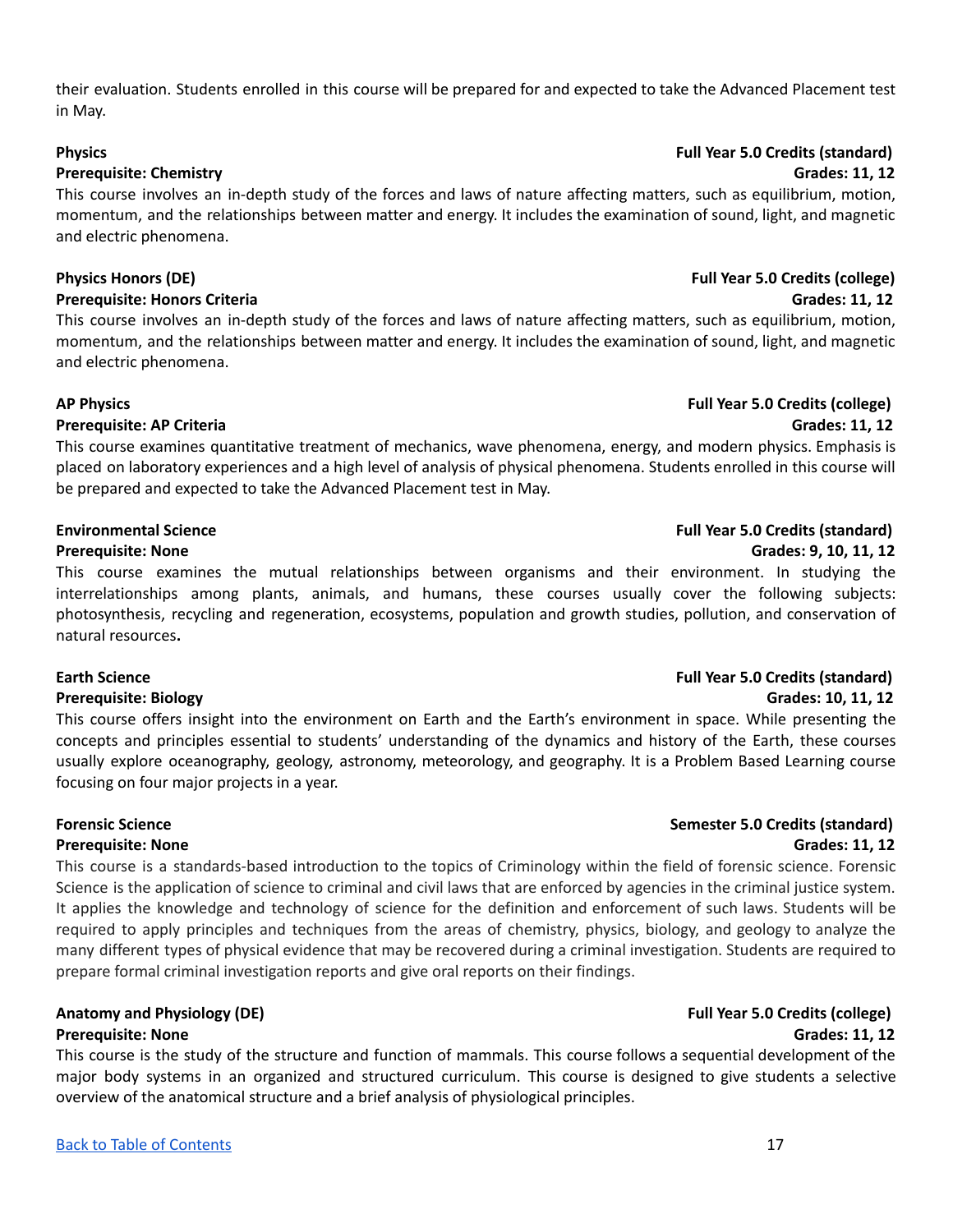# **Sustainability Full Year 5.0 Credits (standard) Prerequisite: None Grades: 9, 10, 11, 12**

This course introduces the academic approach of Sustainability and explores how today's human societies can endure in the face of global change, ecosystem degradation and resource limitations. The course focuses on key knowledge areas of sustainability theory and practice, including population, ecosystems, global change, energy, agriculture, water, environmental economics and policy, ethics, and cultural history.

**Prerequisite: Biology Grades: 11, 12**

<span id="page-17-0"></span>In this course, students learn the big ideas in life science and physical science through experimental learning, project based units and scientific inquiry. Students will develop habits of mind and study skills in order to prepare for college and /or a career field.

# **Social Studies Courses**

# **World History Full Year 5.0 Credits (standard)**

# **Prerequisite: None Grades: 9,11**

This course provides students with an overview of the history of human society from early civilization to the contemporary period, examining political, economic, social, religious, military, scientific, and cultural developments. World History—Overview courses may include geographical studies, but often these components are not as explicitly taught as geography.

# **Prerequisite: Honors Criteria Grades: 9, 11**

This course provides students with an overview of the history of human society from early civilization to the contemporary period, examining political, economic, social, religious, military, scientific, and cultural developments. World History—Overview courses may include geographical studies, but often these components are not as explicitly taught as geography. Honors Social Studies courses are intended to be more challenging than standard courses and provide multiple opportunities for students to take greater responsibility for their learning. Honors Social Studies courses should be distinguished by a difference in the quality of the work expected rather than merely by the quantity of the work required.

# **Early U.S. History Full Year 5.0 Credits (standard)**

# **Prerequisite: World History Grades: 10**

This course covers the major historical events from the turn of the 20<sup>th</sup> century through the New Deal. This includes Life at the Turn of the Century, The Progressive Era, Urbanization, Imperialism, Women's Suffrage, WWI, and The Roaring 20's. Students will engage in reading using historical thinking skills such as sourcing and close reading of primary and secondary sources. Students will conduct short research projects using the Media Center databases that culminate in the enhancement of argumentative and/or narrative writing assignments.

This course covers the major historical events from the turn of the 20<sup>th</sup> century through the New Deal. This includes Life at the Turn of the Century, The Progressive Era, Urbanization, Imperialism, Women's Suffrage, WWI, The Roaring 20's. Students will engage in reading using historical thinking skills such as sourcing and close reading of primary and secondary sources. Students will conduct short research projects using the Media Center databases that culminate in the enhancement of argumentative and/or narrative writing assignments. Honors Social Studies courses are intended to be more challenging than standard courses and provide multiple opportunities for students to take greater responsibility for

# **World History Honors Full Year 5.0 Credits (honors)**

## **Early U.S. History Honors Full Year 5.0 Credits (honors) Prerequisite: Honors Criteria Grades: 10**

# **Integrated Science Full Year 5.0 Credits (standard)**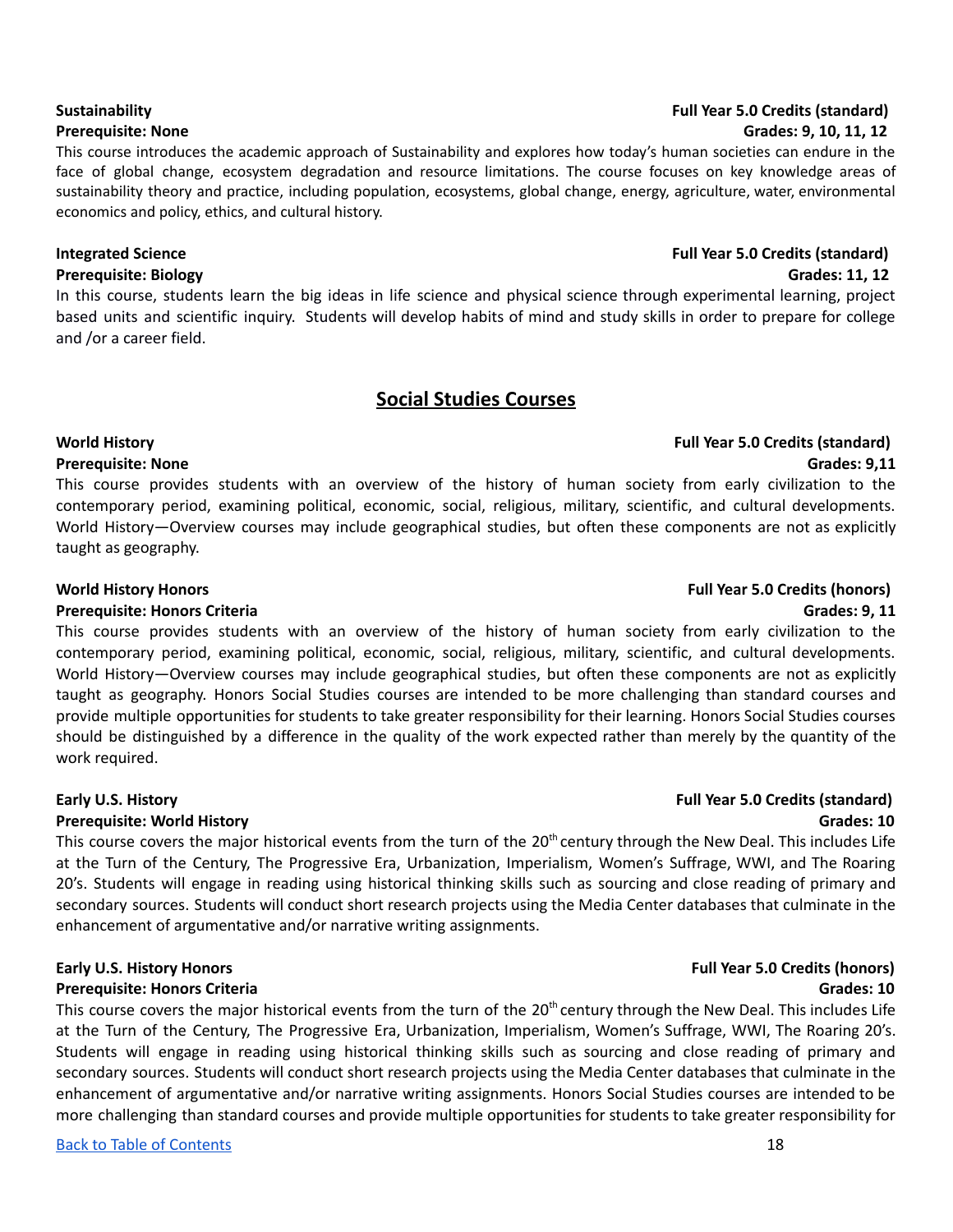their learning. Honors Social Studies courses should be distinguished by a difference in the quality of the work expected rather than merely by the quantity of the work required.

This course covers the major historical events from the New Deal in the 1930s through the early 21<sup>st</sup> century. This includes WWII, the Korean War, Domestic & Foreign Policy of the 1950s-60s, Civil Rights Movement, Turmoil of the 1970s, New Conservatism of the 1980s, and Globalization. Students will engage in reading using historical thinking skills such as sourcing and close reading of primary and secondary sources. Students will conduct short research projects using the Media Center databases that culminate in the enhancement of argumentative and/or narrative writing assignments.

## **Modern U.S. History Honors (DE) Full Year 5.0 Credits (college)**

### **Prerequisite: Honors Criteria Grades: 10, 11**

This course covers the major historical events from the New Deal in the 1930s through the early 21<sup>st</sup> century. This includes WWII, the Korean War, the Domestic & Foreign Policy of the 1950s-60s, the Civil Rights Movement, the Turmoil of the 1970s, the New Conservatism of the 1980s, and Globalization. Students will engage in reading using historical thinking skills such as sourcing and close reading of primary and secondary sources. Students will conduct short research projects using the Media Center databases that culminate in the enhancement of argumentative and/or narrative writing assignments. Honors Social Studies courses are intended to be more challenging than standard courses and provide multiple opportunities for students to take greater responsibility for their learning. Honors Social Studies courses should be distinguished by a difference in the quality of the work expected rather than merely by the quantity of the work required.

In this course, students are introduced to the study of human behavior in society. In this class, students will study sociological perspectives, cultural and social structures, social inequality, social institutions, and social change.

## **Psychology Full Year 5.0 Credits (standard)**

### **Prerequisite: None Grades: 10, 11, 12**

This course is an experimental science based on observation and analysis. Psychology (from the Greek word, psyche, for soul and mind) attempts to organize impressions and observations in order to discover patterns, draw conclusions, and create useful models about how our minds work and how we behave. It is used to help people with personal and relationship problems ranging from stress to complex psychological disorders. This course introduces students to the scientific study of behavior and mental processes of humans and other animals. Topics that may be explored include research methods, biological basis of behavior, psychological disorders and their treatment, sensation, perception, states of consciousness, memory, thinking, language, learning, intelligence, motivation, emotion, personality, human development, and social psychology.

# **Particular Topics in Psychology Full Year 5.0 Credits (standard)**

**Prerequisite: None Grades: 11, 12**

This course examines particular topics in psychology in depth. It provides a more comprehensive overview of the field. This course will focus on abnormal psych, the study of the criminal mind, developmental psych, and personality.

## **AP Psychology Full Year 5.0 Credits (college)**

## **Prerequisite: AP Criteria Grades: 12**

This course is a challenging one-year study of psychology. It is designed for highly mature and motivated academic students who are interested in a systematic and scientific study of human behavior and mental processes. Students will be exposed to psychological facts, principles, and phenomena associated with each of the major subfields of psychology. Topics of study include the biological bases of behavior, sensation, perception, states of consciousness, learning,

### **Modern U.S. History Full Year 5.0 Credits (standard) Prerequisite: Early U.S. History Grades: 10, 11**

## **Sociology Full Year 5.0 Credits (standard) Prerequisite: None Grades: 10, 11, 12**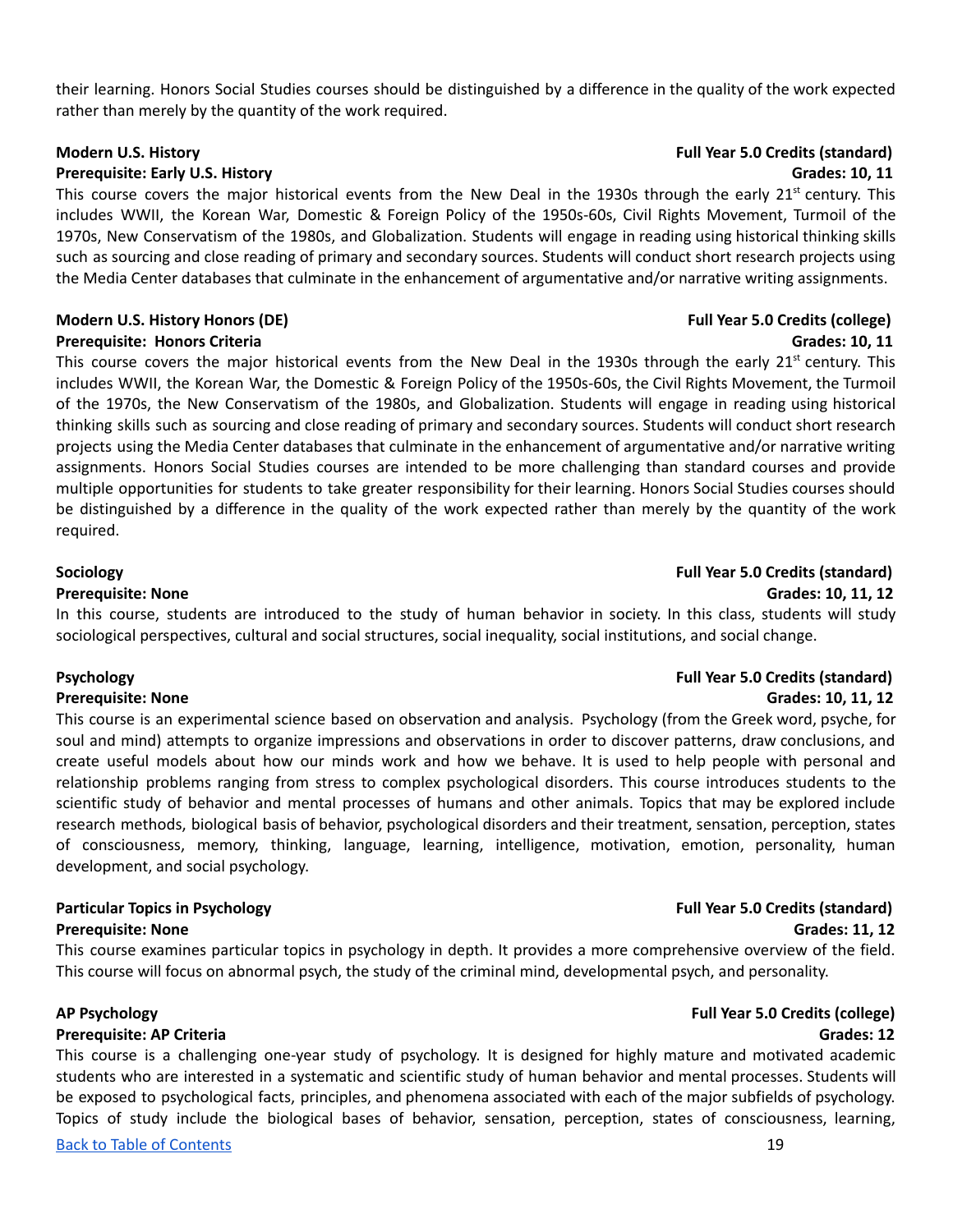cognition, motivation, emotion, development, personality, abnormal behavior and its treatment, and social psychology. Students enrolled in this course will be prepared and expected to take the Advanced Placement test in May.

This course will help students to understand the dimensions of wellness, the various factors affecting each dimension, and how dimensions are interrelated. A focus will be placed on understanding the relationship between personal behaviors and lifelong health and wellness. Students will assess their own levels of health and wellness and understand how these levels impact their quality of life. Students will also identify and implement strategies to improve their wellness.

# **Humanities: History Through Film Full Year 5.0 Credits (standard)**

This course will have students use historical thinking skills (chronological thinking, historical comprehension, historical analysis, historical research, historical decision making) to examine the way that historical events have been portrayed in major films. Thematic topics may include; wars, civil rights, innovations, minorities, courage, etc. The class will be examined chronologically, allowing students to learn about events that may not have been covered in their traditional history course. Students will examine the films through the lens of historiography and how different periods in time allow for / determine how a film is produced and accepted.

# **News Literacy/US Ethics and Gender Studies Semester 2.5 Credits (standard) Prerequisite: None Grades: 9, 10, 11**

In this course, students will explore digital citizenship through the lens of privacy and security, relationships and communication, cyberbullying, digital drama, hate speech, and news and media literacy. The goal of this work is to provide students with the tools necessary to become educated in using technology and media in a safe and effective way. This will also assist students in the next phase of the course incorporating research and a culminating project involving media. Students will acquire the skills needed to be active, informed citizens who value diversity and promote cultural understanding by working collaboratively to address the challenges that are inherent in living in an interconnected world. Through research, students will develop projects that show an in-depth understanding of a global topic.

# **Publication/Production - Yearbook Full Year 5.0 Credits (standard)**

The course is a year-long course and a year-long commitment. As a member of the yearbook staff, you will learn many skills that will help you in your high school career and later in life, including the following: *interviewing, writing, editing, peer tutoring, peer evaluation, marketing, budgeting, advertising, public relations, keyboarding, computer graphics, graphic design, photography, time management, and cooperative learning.* Staff member responsibilities include the areas of Advertising Sales (Business Ads, Senior Ads), Photography (Photos at school functions, photos during school, photos after school), Copy Writing and Copy Editing, and Public Relations. Fundraising is also a part of the yearbook, which is why we sell ads. The Yearbook staff needs to raise approximately \$30,000 in five months. All five aspects work together to complete our yearbook. Your efforts have a direct effect on the quality of our high school's yearbook. Yearbooks have several purposes. They document history -- of the school, of the sports and activities, of the students, of the community. Yearbooks stop time. They remind people of what things were like in high school. Yearbooks make people feel important when they see their own pictures or names. Yearbooks also promote school spirit. In order for our yearbook to serve all of these purposes, dedication, cooperation and time are needed. Although much of the work for the Yearbook will be done in class, you will be required to spend time outside of class as well. All tasks must be completed and all deadlines must be met, regardless if they fit into the period we are allotted. All Yearbook staff members are responsible for the content and completion of the yearbook. Yearbook staff members are responsible for all duties listed in the class syllabus and any not listed but deemed necessary by the adviser.

# **Wellness of the Mind Full Year 5.0 Credits (standard) Prerequisite: None Grades: 10, 11, 12**

# **Prerequisite: None Grades: 10, 11, 12**

# **Prerequisite: None Grades: 11, 12**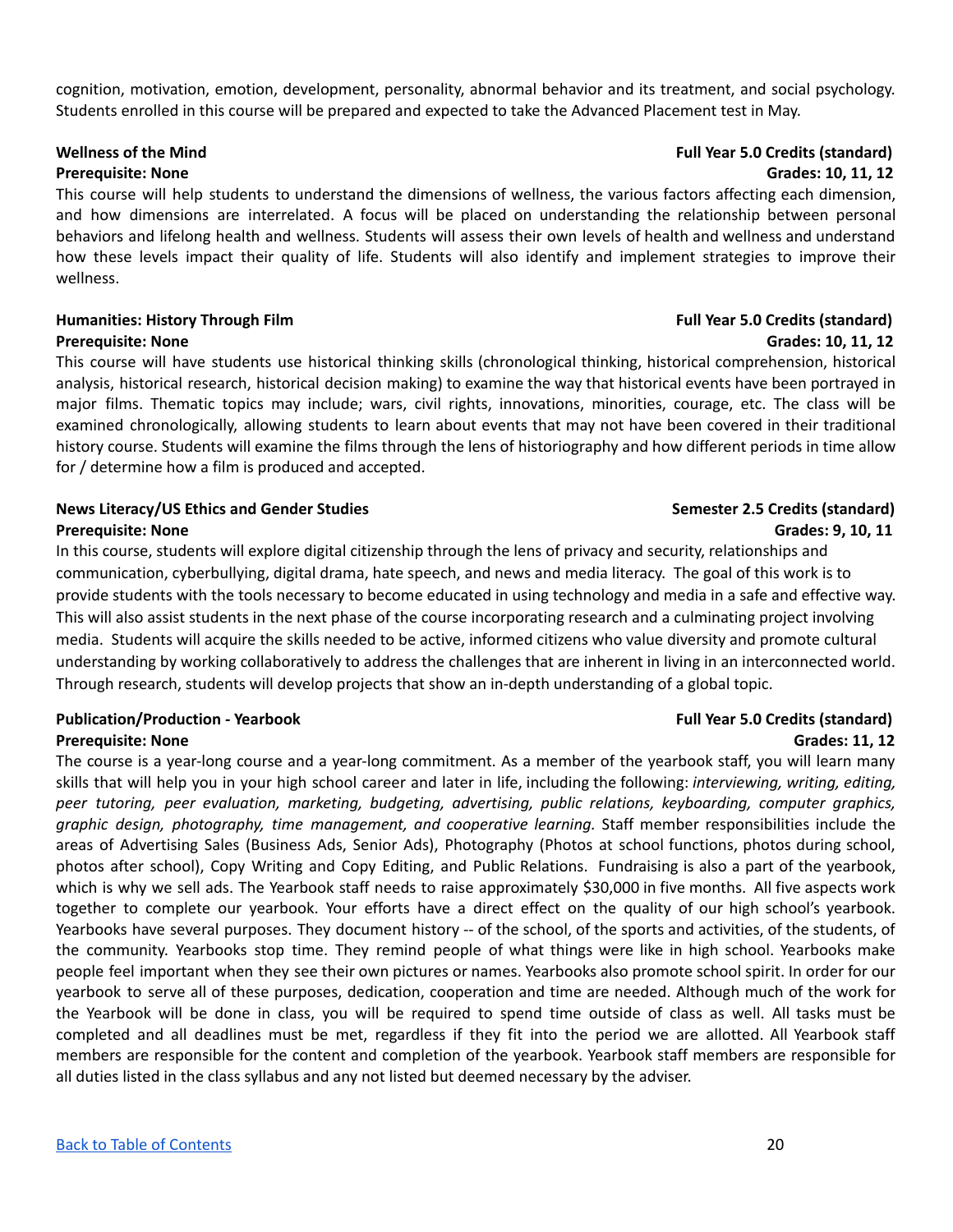# **Design Thinking Honors Full Year 5.0 Credits (honors) Prerequisite: None Grades: 11, 12**

The Hasbrouck Heights School Design Thinking Program is an innovative effort to foster creative and innovative design thinking at the high school level. The course for juniors and seniors, *Design Thinking, Innovating for the 21st Century*, is modeled after the design thinking program at Stanford University's d. School. The course teaches students the design thinking methodology pioneered by innovator David Kelley, CEO of the IDEO Corporation and Director of the Stanford Design School. During the first part of the semester, a group of about twenty students learns the design thinking methodology and critical design "mindsets" that foster breakthrough innovation. Following this intensive training phase, the students are presented with a real-world design challenge provided by a corporate partner. The responsibility of the corporate partner is to provide the students with an open-ended, real-world problem facing the company. The "design challenge" is typically presented to the student innovation team at the company headquarters where initial background and data are provided. During the next several weeks, the students work through the design process at the Hasbrouck Heights Design Lab where they ultimately produce critical insights, prototypes, and innovative solutions related to the company's "challenge." The students make their final presentation at the company headquarters at the end of the semester. Other school districts that have offered this course have reported that the experience has been tremendously beneficial and empowering for the students, and the insights and solutions produced by these young innovators have been a valuable asset for our industry partners.

# **Business Courses**

This course is designed to give students an understanding of our economic system. This will be accomplished through a study of the American economy and of the major areas in which consumers need help in making money management decisions: using credit, banking services, buying goods and services, evaluating advertising, and using labels and brands as buying guides. This course presents the basic aspects of personal financial decision-making. Students will be able to explore a broad range of today's assets/investment alternatives, including stocks, bonds, mutual funds, and savings instruments. Students will learn about important financial topics such as different retirement plan options, avoiding identity theft, etc. Technology will be integrated throughout the curriculum to assist the students with researching and preparing course materials.

### **Introduction to Accounting (DE) Full Year 5.0 Credits (college) Prerequisite: None Grades: 10, 11, 12**

This course prepares the student for initial jobs in accounting departments. It will serve as a basis for college accounting, for keeping records in small businesses, for performing the separate function in a large accounting office, and to provide many of the general concepts of business operations essential to all business workers, including computerized accounting. It is hoped that through knowledge of accounting practices, the students will show increased competence in managing their personal affairs.

# **Prerequisite: None Grades: 10, 11, 12**

This course acquaints students with the knowledge and skills necessary to own and operate their own businesses. Topics from several fields typically form the course content: economics, marketing principles, human relations and psychology, business and labor law, legal rights and responsibilities of ownership, business and financial planning, finance and accounting, and communication.

<span id="page-20-0"></span>**Personal Finance Semester 2.5 Credits (standard) Prerequisite: None Grades: 10, 11, 12**

# **Entrepreneurship (DE) Full Year 5.0 Credits (college)**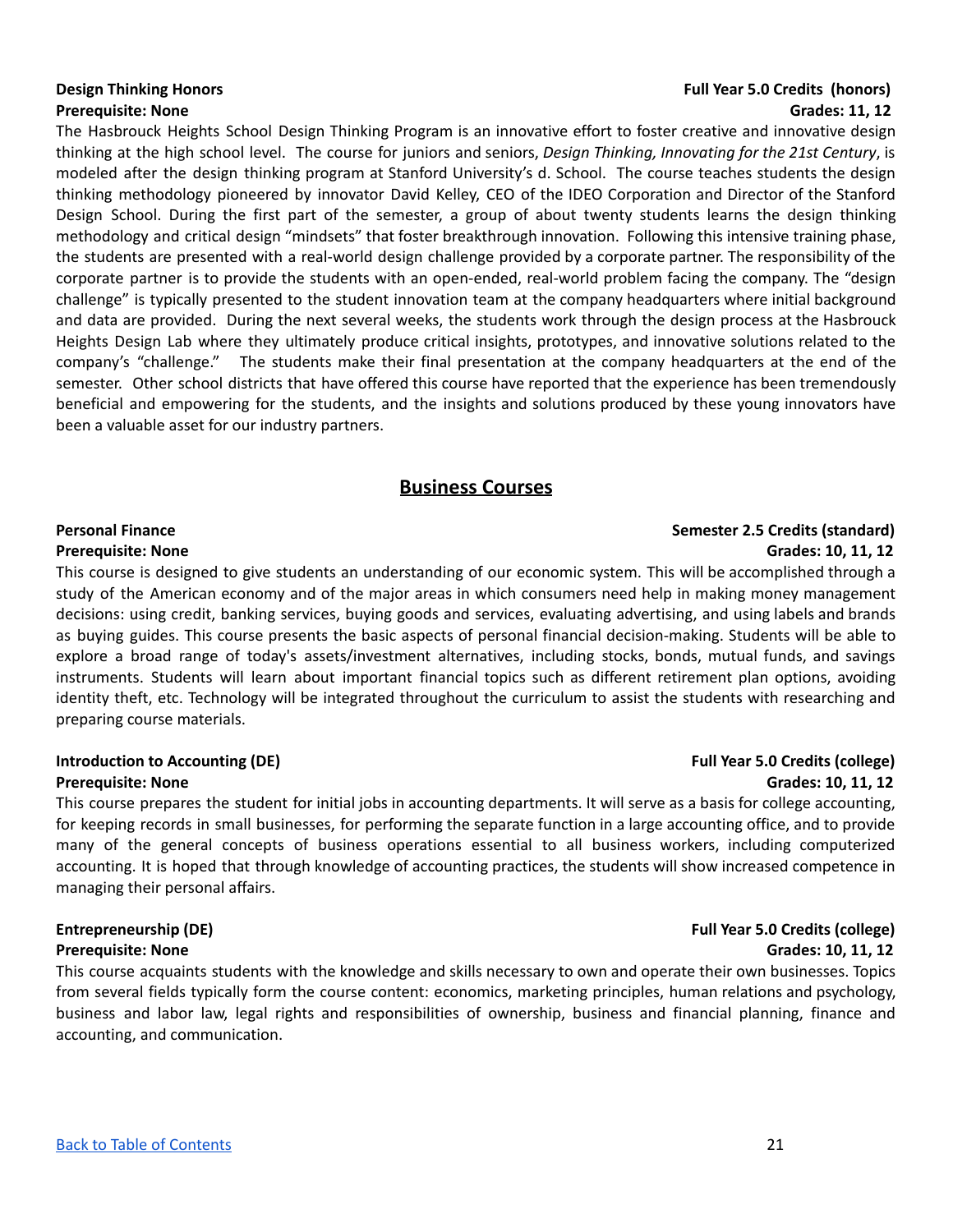This course emphasizes legal concepts that are relevant to business and business organizations. Topics examined in this course include contracts, buying/renting a property, installment buying, insurance, buyer/seller relationships, negotiable instruments, employment, taxes, insurance, commercial papers, legal organizational structures, and consumer liabilities.

In this course, students will learn about the world of finance. This course addresses how businesses raise, distribute, and use financial resources while managing risk. Course content involves modeling financial decisions (such as borrowing, selling equity or stock, lending or investing) typically undertaken by businesses.

This course is designed to provide students with an understanding of the U.S. business system, its organizations, and its management. This course examines the various leadership and management styles of a variety of successful business organizations, large and small.

# **Sports** and Entertainment Marketing **Semester Semester** 2.5 Credits (standard) **Prerequisite: None Grades: 10, 11, 12**

This course provides students with a thorough understanding of fundamental marketing and management concepts and theories as they relate to the sports and entertainment industries. Students will study the promotion of sports/events, licensing, sponsorship and endorsements, branding, marketing research, product development, pricing and distribution strategies, sales, event planning, and the role of existing and emerging technologies. This course will also encourage students to develop job skills and explore career options.

This course provides students with an overview of economics with a primary emphasis on the principles of microeconomics and the U.S. economic system. This course also covers topics such as principles of macroeconomics, international economics, and comparative economics. Economic principles may be presented in formal theoretical contexts, applied contexts, or both.

<span id="page-21-0"></span>This course introduces students to the principles underlying teaching and learning, the responsibilities and duties of teachers, and the techniques of imparting knowledge and information. This course exposes students to and trains them in classroom management, student behavior, leadership and human relations skills, assessment of student progress, teaching strategies, and various career opportunities in the field of education.

# **World Language Courses**

This course is designed to provide students with an introduction to the Spanish language and the culture(s) of Spanish-speaking people, placing greater emphasis on speaking and listening skills while deemphasizing writing and reading the language.

### **Business Management Semester 2.5 Credits (standard) Prerequisite: None Grades: 10, 11, 12**

# **Economics Full Year 5.0 Credits (standard) Prerequisite: None Grades: 10, 11, 12**

# **Teaching Profession Full Year 5.0 Credits (standard) Prerequisite: None Grades: 10, 11, 12**

# **Finance Full Year 5.0 Credits (standard) Prerequisite: None Grades: 10, 11, 12**

# **Business Law Full Year 5.0 Credits (standard) Prerequisite: None Grades: 10, 11, 12**

# **Spanish Conversation and Culture Full Year 5.0 Credits (standard) Prerequisite: None Grades: 9, 10, 11, 12**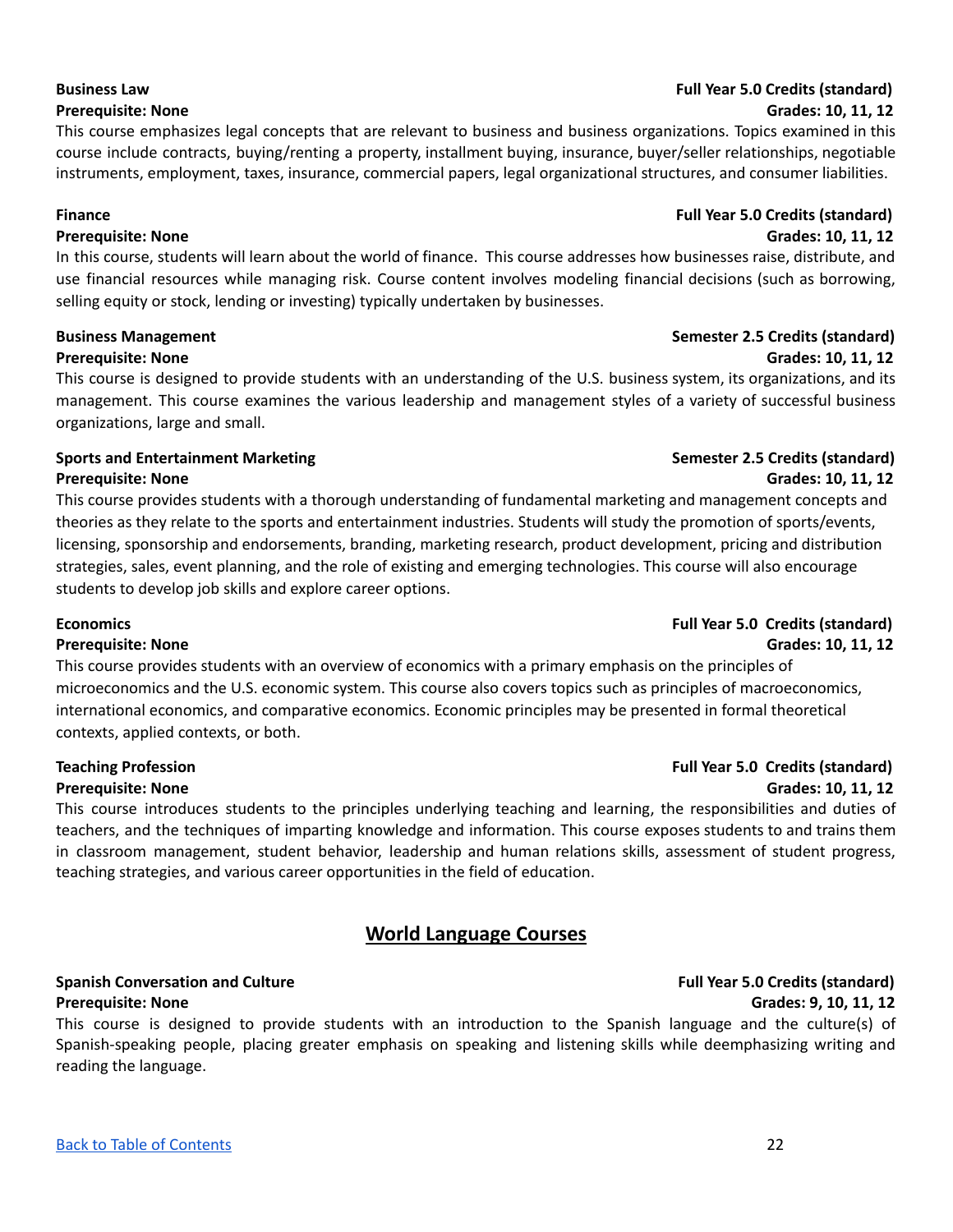# **Spanish I Full Year 5.0 Credits (standard) Prerequisite: None Grades: 9, 10, 11, 12**

This course is designed to develop initial skills of listening, speaking, reading, and writing, which is essential to all students. Additional emphasis is placed upon understanding and appreciating the Spanish people, their culture, language, and institutions throughout the world. This study is enriched by the use of tapes, records, filmstrips, transparencies, dittos, magazines, and newspapers.

### **Spanish I Honors Full Year 5.0 Credits (honors)**

### **Prerequisite: Honors Criteria Grades: 9, 10, 11, 12**

This course is designed to develop initial skills of listening, speaking, reading, and writing, which is essential to all students. This course is more comprehensive than Spanish I and moves at a faster pace while emphasizing the Spanish people, their culture, language, and institutions throughout the world. A cultural research project is a component of the program.

### **Spanish II Full Year 5.0 Credits (standard)**

### **Prerequisite: Spanish I Grades: 10, 11, 12**

This course puts a continuing and special emphasis upon comprehension in reading, accuracy in writing, fluency in speaking, and discrimination in listening. Daily classroom activities include vocabulary and basic grammatical skills, question and answer sessions, discussions, dialogues, dictation, and short readings. Audio-visual materials stimulate and enhance the study of our Spanish neighbors.

### **Prerequisite: Honors Criteria Grades: 10, 11, 12**

This course puts a continuing and special emphasis upon comprehension in reading, accuracy in writing, fluency in speaking, and discrimination in listening. Daily classroom activities include vocabulary and basic grammatical skills, question and answer sessions, discussions, dialogues, dictation, and short readings. Audio-visual materials stimulate and enhance the study of our Spanish neighbors. This course is more comprehensive than Spanish II and moves at a faster pace. A research project is a component of this program.

### **Prerequisite: Spanish II Grades: 11, 12**

This course commences with an intense grammatical review and subsequently attempts to improve the students' skills by stressing the finer points of pronunciation and intonation. There are readings from various genres of Hispanic literature, followed by discussions and tests to check comprehension and mode of expression. Audio-visual materials, lectures, and discussions of the history, geography, and culture of Spain, Central America, and South America are vital elements of this course.

### **Prerequisite: Honors Criteria Grades: 11, 12**

This course commences with an intense grammatical review and subsequently attempts to improve the students' skills by stressing the finer points of pronunciation and intonation. There are readings from various genres of Hispanic literature, followed by discussions and tests to check comprehension and mode of expression. Audio-visual materials, lectures, and discussions of the history, geography, and culture of Spain, Central America, and South America are vital elements of this course. This course is more comprehensive than Spanish III and moves at a faster pace. A research project is a component of this program.

This course enables students to continue to refine their skills utilizing a broader selection of activities. A close study is made of the various periods and masters of Hispanic literature. This is sometimes accomplished by independent study

# **Spanish II Honors Full Year 5.0 Credits (honors)**

# **Spanish III Honors Full Year 5.0 Credits (honors)**

## **Spanish IV (DE) Full Year 5.0 Credits (college) Prerequisite: Spanish III Grades: 11, 12**

# **Spanish III Full Year 5.0 Credits (standard)**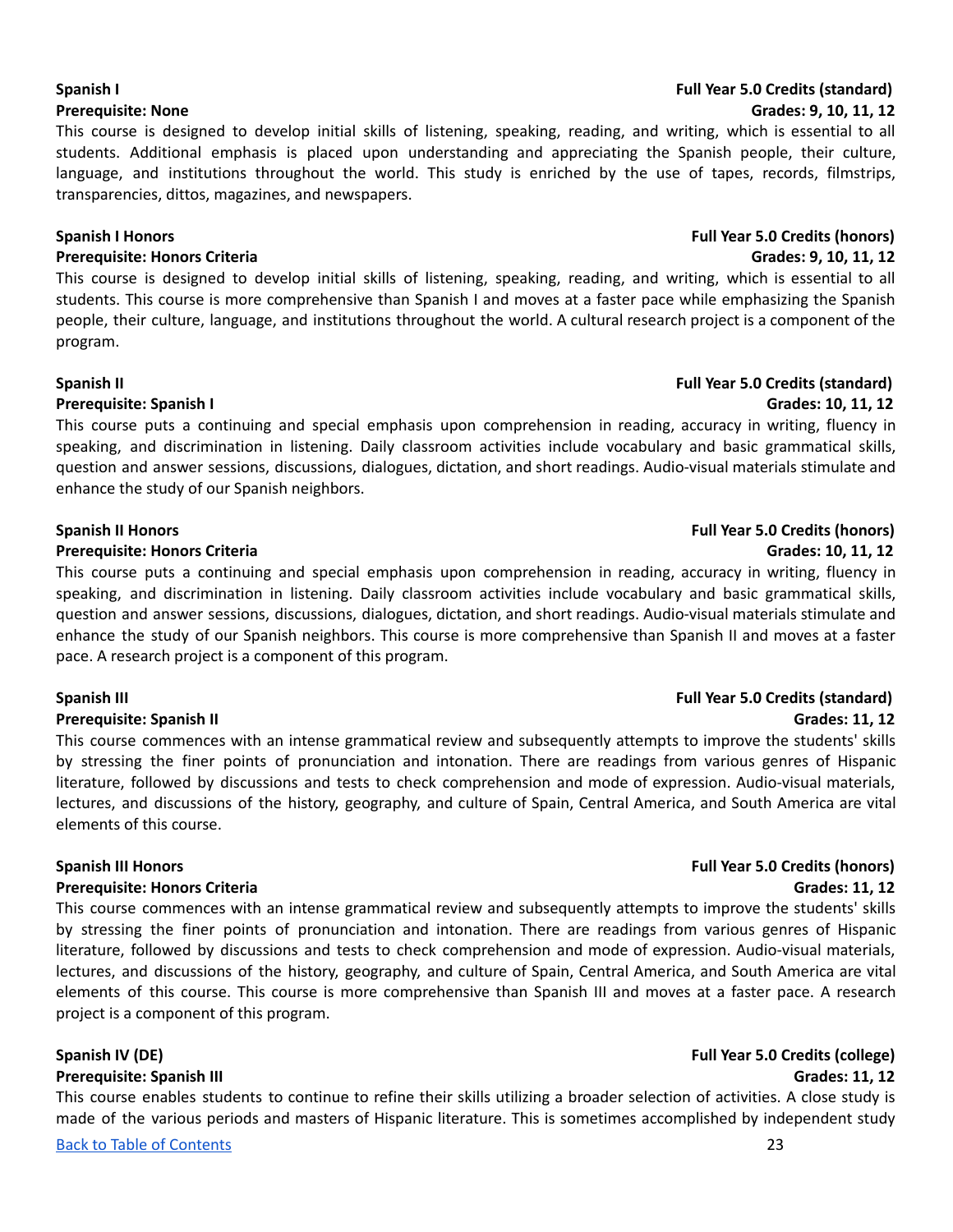followed by group discussion. Much emphasis is placed on composition, writing, and conversation. Grammatical elements are reviewed individually whenever a student confronts a problem. A close look at current Hispanic culture throughout the world is presented by way of individual reports based on recent publications.

### **AP Spanish Full Year 5.0 Credits (college)**

### **Prerequisite: AP Criteria Grades: 11, 12**

This course offers intensive development of listening, speaking, reading, and writing skills. Readings include novels, plays, short stories, and newspaper and magazine articles. These readings serve as the basis for class discussions and for written work. Grammar study may be pointed or arise during literary analysis and interpretation. Such a study is then reinforced through correction and subsequent rewriting of student compositions. Students communicate almost exclusively in the target language in the classroom. Course content follows The College Board's Advanced Placement curricula in a foreign language. Students enrolled in this course will be prepared and expected to take the Advanced Placement test in May.

This course introduces students to the Italian language and culture. Italian I emphasize basic grammar and syntax, simple vocabulary, and the spoken accent so that students can read, write, speak, and understand the language at a basic level within predictable areas of need, using customary courtesies and conventions. Italian culture is introduced through the art, literature, customs, and history of the Italian- speaking people.

### **Italian I Honors Full Year 5.0 Credits (honors)**

### **Prerequisite: Honors Criteria Grades: 9, 10, 11, 12**

This course introduces students to the Italian language and culture. Italian I emphasize basic grammar and syntax, simple vocabulary, and the spoken accent so that students can read, write, speak, and understand the language at a basic level within predictable areas of need, using customary courtesies and conventions. Italian culture is introduced through the art, literature, customs, and history of the Italian- speaking people. This course is more comprehensive than Italian I and moves at a faster pace. A research project may be a component of this program.

This course continues to stress the four skills. The goal is achieved through new vocabulary words, idiomatic expressions, and grammatical structure. Conversation and a variety of activities are centered on the student's life and natural situation. Extra activities and outside reading are encouraged throughout the course.

This course continues to stress the four skills. The goal is achieved through new vocabulary words, idiomatic expressions, and grammatical structure. Conversation and a variety of activities are centered on the student's life and natural situation. Extra activities and outside reading are encouraged throughout the course. This course is more comprehensive than Italian II and moves at a faster pace. A research project may be a component of this program.

### **Italian III Full Year 5.0 Credits (standard)**

### **Prerequisite: Italian II Grades: 11, 12**

This course continues to reinforce the four skills. The course covers different fields such as history, geography, culture, family experience, and politics. Mastery of the language is demonstrated through different activities and a variety of approaches. Activities include oral reports, composition, short stories, plays, cooking, independent reading, and projects. Grammar is reviewed and pronunciation is refined whenever it is necessary.

## **Italian II Full Year 5.0 Credits (standard) Prerequisite: Italian I Grades: 10, 11, 12**

# **Italian II Honors Full Year 5.0 Credits (honors) Prerequisite: Honors Criteria Grades: 10, 11, 12**

# **Italian I Full Year 5.0 Credits (standard)**

# **Prerequisite: None Grades: 9, 10, 11, 12**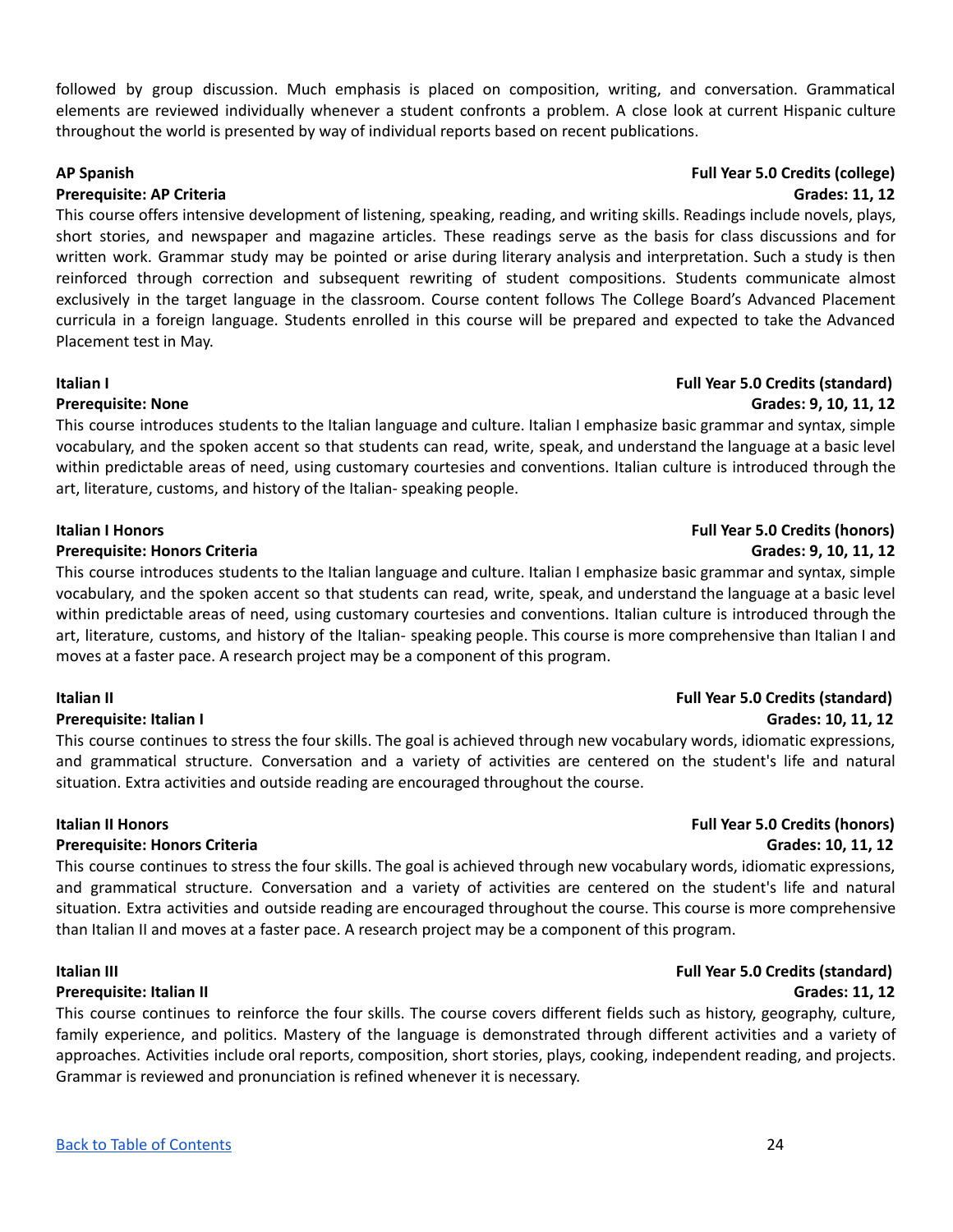This course will continue to improve the skills needed to read, write, comprehend and speak the Italian language. This goal is achieved with a wider choice of materials and with different activities. Emphasis is put on different kinds of writing, a variety of readings, and a deeper appreciation of the language. Students will be enlightened and encouraged to develop an interest in the language beyond the secondary level.

## **AP Italian Full Year 5.0 Credits (college)**

## **Prerequisite: AP Criteria Grades: 11, 12**

This course offers intensive development of listening, speaking, reading, and writing skills. Readings include novels, plays, short stories, and newspaper and magazine articles. These readings serve as the basis for class discussions and for written work. Grammar study may be pointed or arise during literary analysis and interpretation. Such a study is then reinforced through correction and subsequent rewriting of student compositions. Students communicate almost exclusively in the target language in the classroom. Course content follows The College Board's Advanced Placement curricula in a foreign language. Students enrolled in this course will be prepared and expected to take the AP test in May.

# **Academic Assistance**

# <span id="page-24-0"></span>**Study Skills Full Year 5.0 Credits (standard)**

## **Prerequisite: Administrative Criteria, Recommendation Grades: 9, 10, 11, 12**

This course is designed to assist students to learn, understand, and reinforce concepts and/or assignments presented in the general curriculum. Students have the opportunity to develop and strengthen good study habits and learning strategies through various instructional methods and strategies including listening; speaking; reading; writing; notetaking; studying for tests; critical thinking; time management; memorization techniques; and goalsetting.

This course is designed to support the whole student. The class functions as a place in which students can ask for guidance and support and offers the student another opportunity to connect meaningfully with another staff member at our school. This academic support class is a way for students to manage their academic workload. Students will work to set goals for themselves along with learning skills such as prioritization and organization.

## **SAT Preparation Semester 2.5 credits (standard)**

## **Prerequisite: None Grades: 11**

This course is designed to assist students in preparing for the SAT. In particular, this course will assist students in expanding their vocabulary, test-taking, and reasoning skills through study, lecture, and practice drills. Course topics may include vocabulary review; root words, prefixes, and suffixes; mathematical concepts, logic, and rules; and general problem-solving and test-taking strategies. Students who enroll in this course will have their subsequent semester paired with a study hall.

## **Prerequisite: None Grades: 11-12**

This course provides students with the opportunity to and time to complete classroom assignments or school projects. Students typically work on their own, without the help of a tutor; however, they are supervised in the classroom.

# **Italian IV (DE) Full Year 5.0 Credits (college) Prerequisite: Italian III Grades: 11, 12**

# **Academic Support Full Year 5.0 Credits (standard)**

# **Prerequisite: None Grades: 9, 10, 11, 12**

# **Study Hall Semester 0.0 credits (standard)**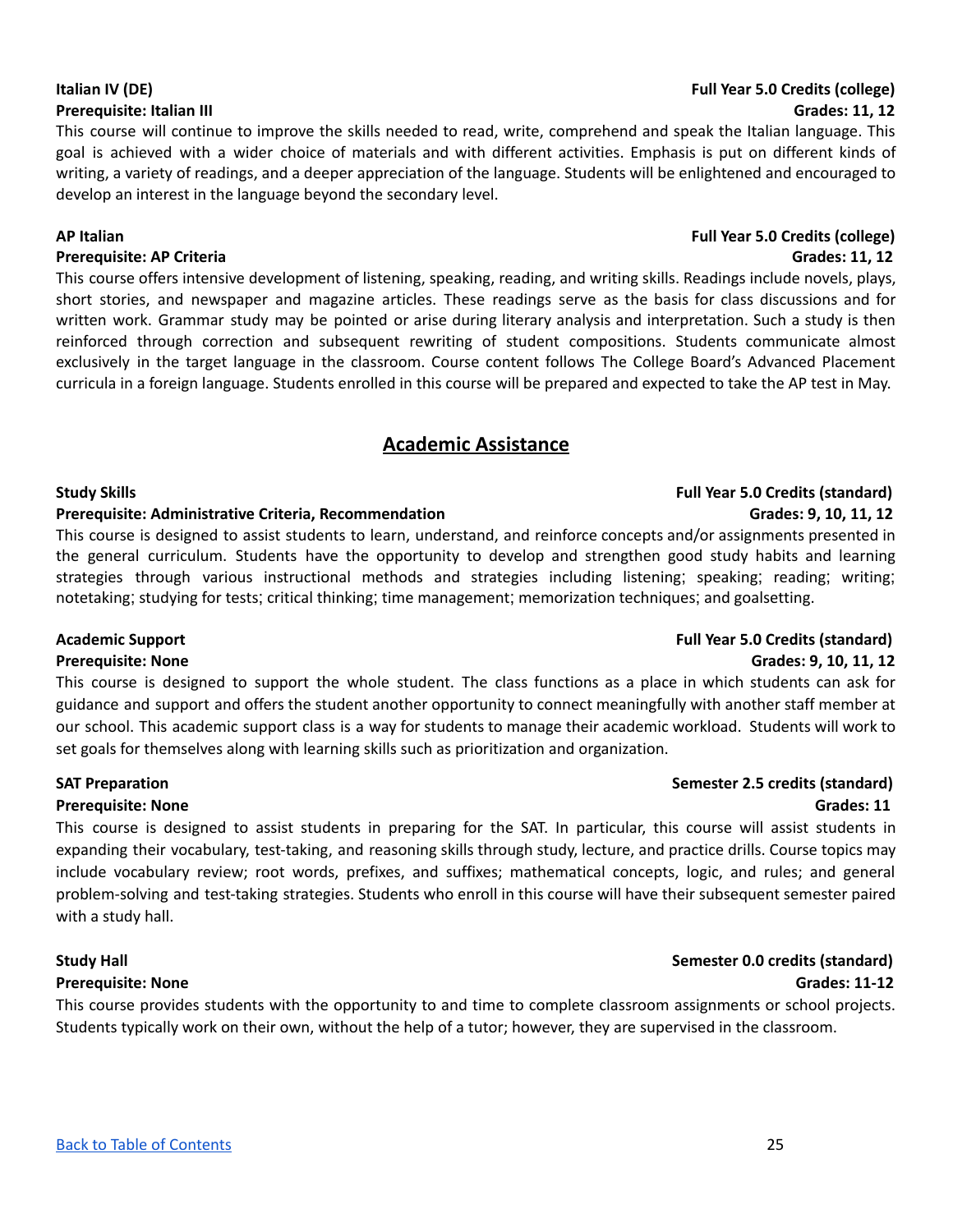# **Dual Enrollment (DE) Courses**

<span id="page-25-0"></span>A dual enrollment course is a class sponsored by a college or university, which is taken by a high school student for college credits. Upon completion, students receive credit from a sponsoring institution and can apply to transfer these credits to whatever college or university they attend. Tuition is minimal. Hasbrouck Heights currently has a relationship with the following colleges:

## **Dual Enrollment Partnerships:**

Bergen Community College: Click here for more [information.](https://bergen.edu/academics/k12partnerships/dual-enrollment/) Fairleigh Dickinson University (Middle College): Click here for more [information.](https://www.fdu.edu/academics/centers-institutes/petrocelli-center/middle-college/) Seton Hall University (Project Acceleration): Click here for more [information.](https://www.shu.edu/project-acceleration/index.cfm)

# **Projected Dual Enrollment Courses for 2022-2023:**

- Anatomy and Physiology
- Calculus (Pending approval)
- Chemistry Honors
- Entrepreneurship
- Introduction to Accounting
- <span id="page-25-1"></span>● Italian IV
- Modern US Honors
- English Language Arts 12 Honors
- Physics Honors
- Spanish IV
- Statistics Honors (Pending approval)

# **Advanced Placement (AP) Courses**

An Advanced Placement Course is a class sponsored by the College Board. It enables a high school student to earn college credit in accordance with the guidelines of each college. Students enrolled in an AP course will be expected to take the Advanced Placement test in May. The Board of Education will reimburse 100% of the cost for a test score of a '4' or '5' and reimburse 50% of the cost for a test score of '3'.

## **Projected AP Courses for 2022-2023:**

- AP Biology 
Contract and AP Italian 
AP Italian 
AP Italian 
AP Italian 
AP Italian 
AP Italian 
AP Italian 
AP Italian 
AP Italian 
AP Italian 
AP Italian 
AP Italian 
AP Italian 
AP Italian
- 
- AP Chemistry 
AP Physics
- AP Computer Science AP Psychology
- AP English Language and Composition AP Statistics
- AP English Literature and Composition
- 
- AP Calculus AB AP Music Theory
	-
	-
	-

<span id="page-25-2"></span>*If you have additional questions, please contact your school counselor.*

# **Structure Learning Experience Coordinators: Barbara [Christianson](mailto:christiansonb@hhschools.org)** and **Mary [Centrella](mailto:centrellam@hhschools.org)**

"To prepare students for college and career, success in life, and work in an economy driven by information, knowledge, and innovation. that requires a public education system where teaching and learning are aligned with 21st-century learning outcomes."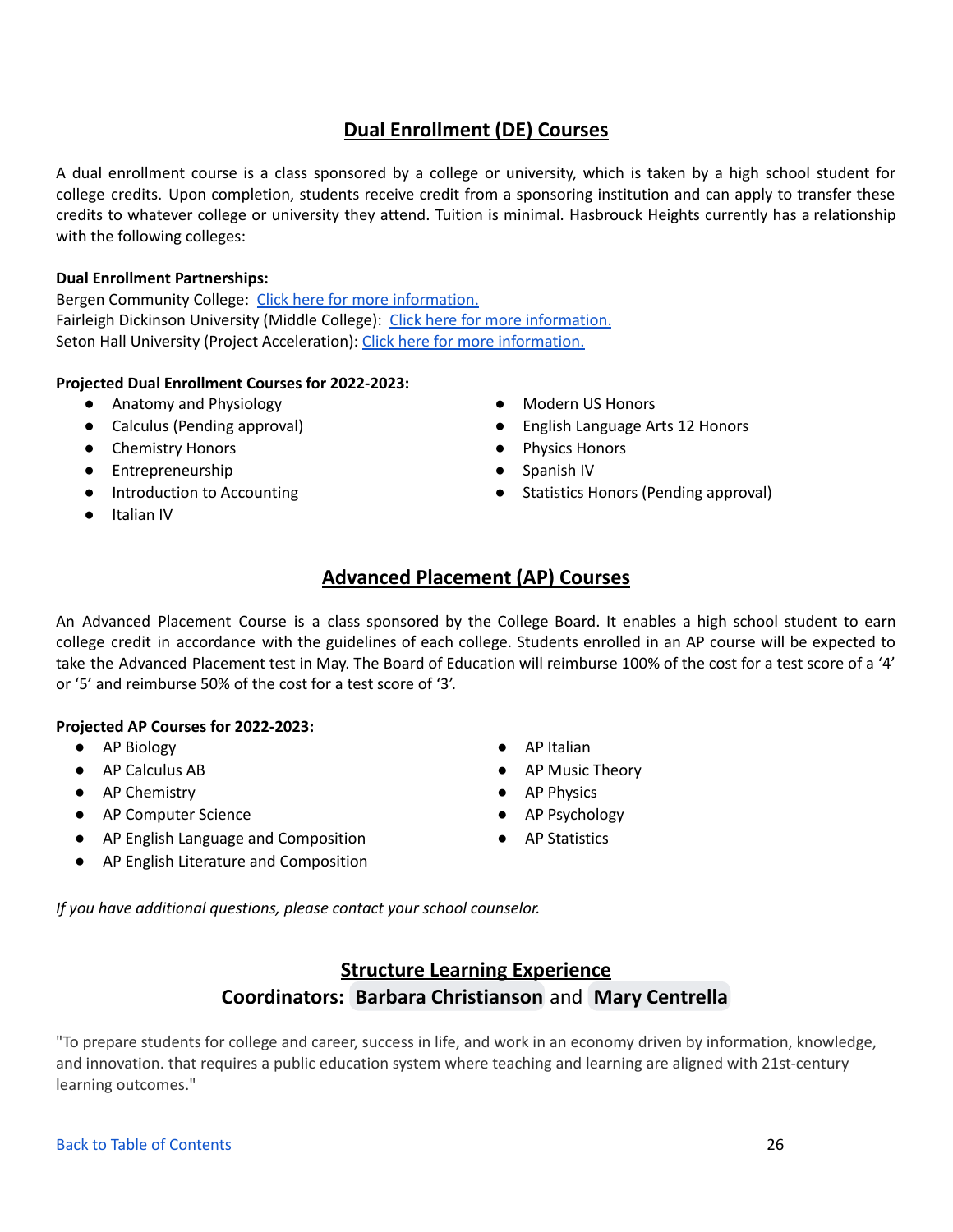This program is designed to assist students to find opportunities to prepare themselves for the changing world. Students will work with the SLE Coordinators to find meaningful work experiences that allow them to gain experience and a competitive edge in post-secondary planning and transition.

If you have questions regarding SLE and how to take advantage of this program please email me and we can explore if this is the right fit for you.

For more information regarding SLE, please check out the NJDOE [website](https://www.nj.gov/education/cte/programs/sle/).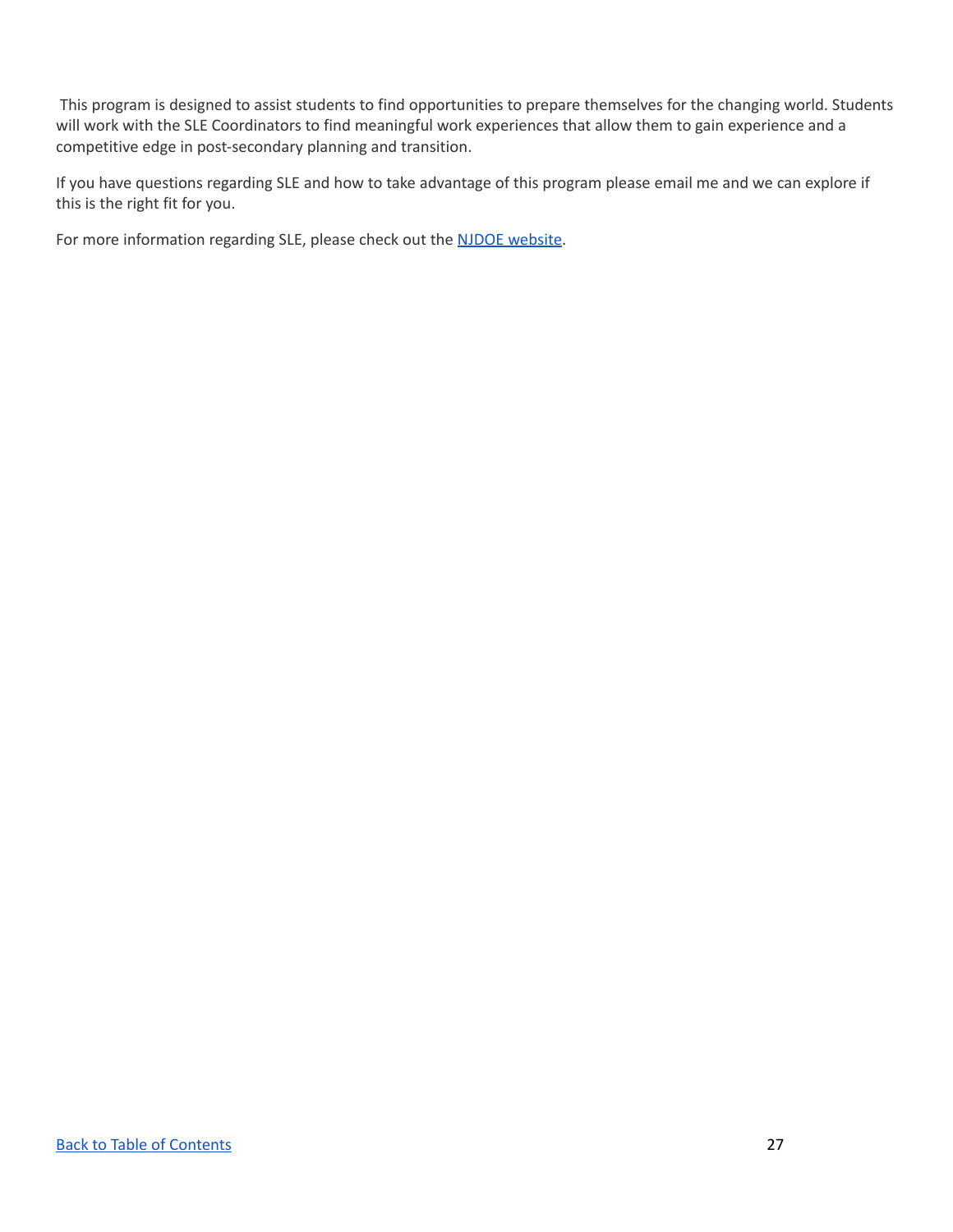# **2624.1 - High School AP/Honors Criteria**

# **2022-23 QUALIFYING CRITERIA**

# <span id="page-27-0"></span>**AP Course Denial & Appeal**

If a student qualifies via their semester average but does not meet the required score(s) on the PSAT/SAT or ACT equivalent, an appeal must be made to the Principal or designee in writing within 3 days of notification to the student. The appeal must include a teacher recommendation (from a content area teacher relevant to the proposed AP course), regarding the students' academic preparation and individual motivation, to complete AP course work. Students who appeal will also be required to take an additional qualifying assessment. The Principal or designee will have 7 days to investigate and respond verbally or in writing to either support or reverse the denial.

# **Honors Criteria**

Students must have a minimum semester 1 average of 85 in a current honors course OR a minimum semester 1 average of 92 in a current college preparatory course. In addition, students must have 1 of the 2 following criteria:

1: a score of 4 or 5 on the most current NJSLA (NJ Student Learning Assessment) (required section(s) depending subject area)

2: a minimum score of 480 or higher on the most current administration of the PSAT/SAT (required section(s) depending subject area)

# **AP Criteria**

Students must have both:

1: a minimum semester 1 average of 85 in a current honors prerequisite course OR a minimum semester 1 average of 92 in a current college preparatory prerequisite course

2: a minimum score of 550 on the most current ELA and/or mathematics PSAT/SAT sections OR ACT equivalent(s); minimum score of 43 in English and Reading (combined) and a minimum score of 23 in mathematics; required section(s) depending on subject area. Exceptions: For Art, Computer Science, Music, and World Language, please see specific AP course description below.

All students who enroll in an AP course will take the AP test at the end of the course, or take a school administered Final Assessment. When taking the AP test, a score of 4 or 5 will result in a 100% reimbursement of the test fee. (A score of 3 will result in 50% reimbursement)

**Transfer Students -** Placement in honors classes will be based on past academic records and required pre-requisites that have been achieved. A test may be given for a student to qualify for an Honors class where transcripts do not match with our course progression/program.

# **APPEALS**

Students who do not meet the criteria for Honors or AP placement may appeal to the High School Principal or designee if their semester 2 average or subsequent test score meets the qualifying criteria.

# **Criteria for Science Courses**

# **Honors Biology -**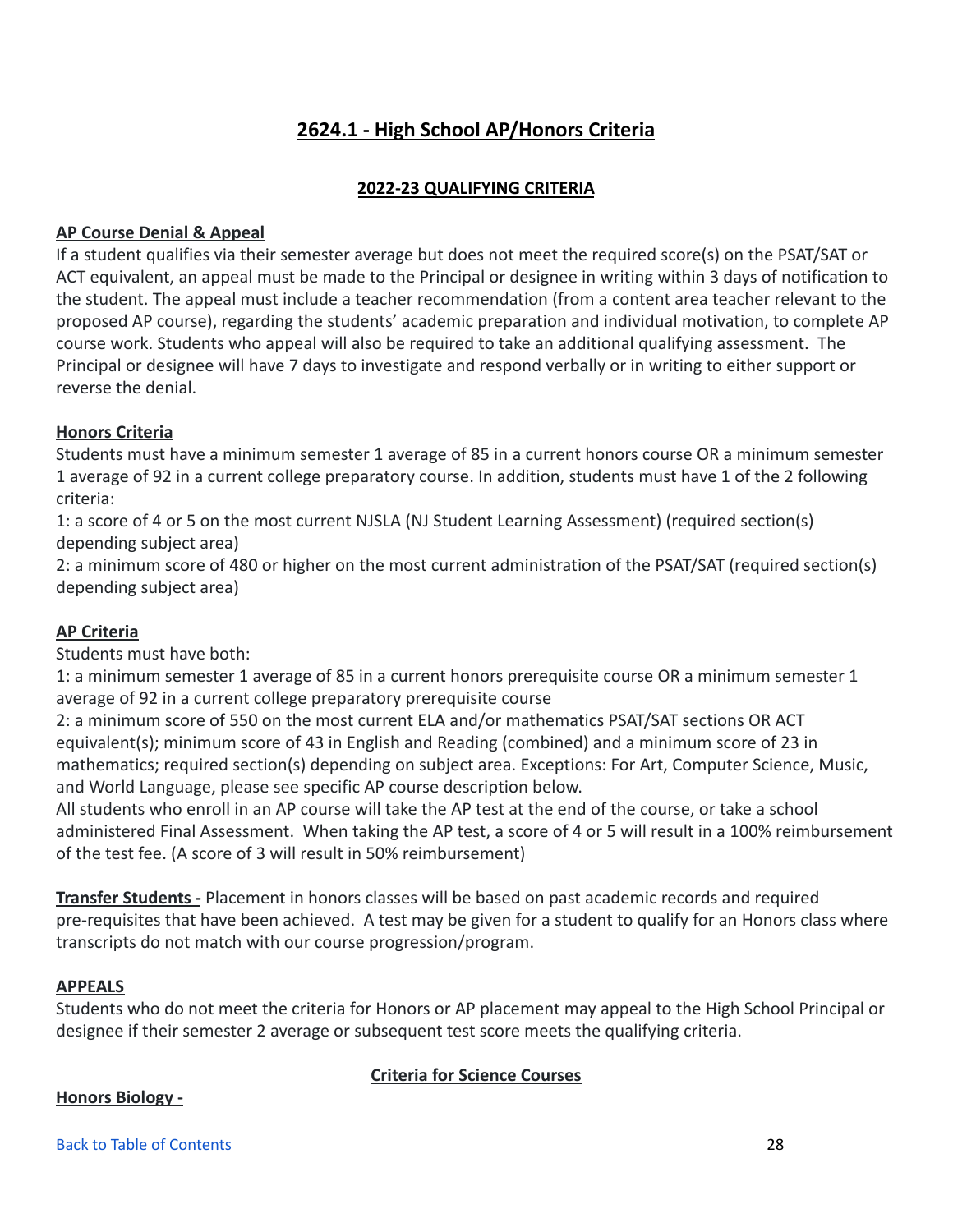Student attains a minimum semester 1 average of 85 in  $8^{\text{th}}$  grade Earth Science Honors OR a minimum

semester 1 average of a 92 in 8<sup>th</sup> grade Earth Science. Additionally, the student must attain 1 of the following 2: a 4 or 5 on the most current NJSLA (both ELA & Math), or a minimum score of 480 or higher on the most current administration of the PSAT (both ELA & Math).

# **Honors Chemistry -**

Student attains a minimum semester 1 average of 85 in Honors Biology OR a minimum semester 1 average of a 92 in Biology. Additionally, the student must attain 1 of the following 2: a 4 or 5 on the most current NJSLA (both ELA & Math), or a minimum score of 480 or higher on the most current administration of the PSAT (both ELA & Math).

# **Honors Physics -**

Student attains minimum semester 1 average of 85 in Honors Chemistry OR a minimum semester 1 average of a 92 in Chemistry. Additionally, the student must attain 1 of the following 2: a 4 or 5 on the most current NJSLA (both ELA & Math), or a minimum score of 480 or higher on the most current administration of the PSAT (both ELA & Math).

# **AP Biology -**

Student attains a minimum semester 1 average of 85 in Honors Chemistry and a minimum score of 550 on both the most current ELA and mathematics sections of the PSAT/SAT OR student attains a minimum semester 1 average of 92 in Chemistry and a minimum score of 550 on both the most current ELA and mathematics sections of the PSAT/SAT.

\*PSAT and SAT score criteria are subject to change based on new high school proficiency requirements to be set by the state of New Jersey.·

# **AP Chemistry -**

Student attains a minimum semester 1 average of 85 in Honors Chemistry and a minimum score of 550 on both the most current ELA and mathematics sections of the PSAT/SAT OR student attains a minimum semester 1 average of 92 in Chemistry and a minimum score of 550 on both the most current ELA and mathematics sections of the PSAT/SAT.

\*PSAT and SAT score criteria are subject to change based on new high school proficiency requirements to be set by the state of New Jersey.

# **AP Physics -**

Student attains a minimum semester 1 average of 85 in Honors Physics and a minimum score of 550 on both the most current ELA and mathematics sections of the PSAT/SAT OR student attains a minimum semester 1 average of 92 in Physics and a minimum score of 550 on both the most current ELA and mathematics sections of the PSAT/SAT.

\*PSAT and SAT score criteria are subject to change based on new high school proficiency requirements to be set by the state of New Jersey.

# **Criteria for Social Studies Courses**

# **Honors World US History (US I) -**

Student attains a minimum semester 1 average of 85 in  $8^{\sf th}$  grade Social Studies Honors OR a minimum semester 1 average of a 92 in 8<sup>th</sup> grade Social Studies. Additionally, the student must attain 1 of the following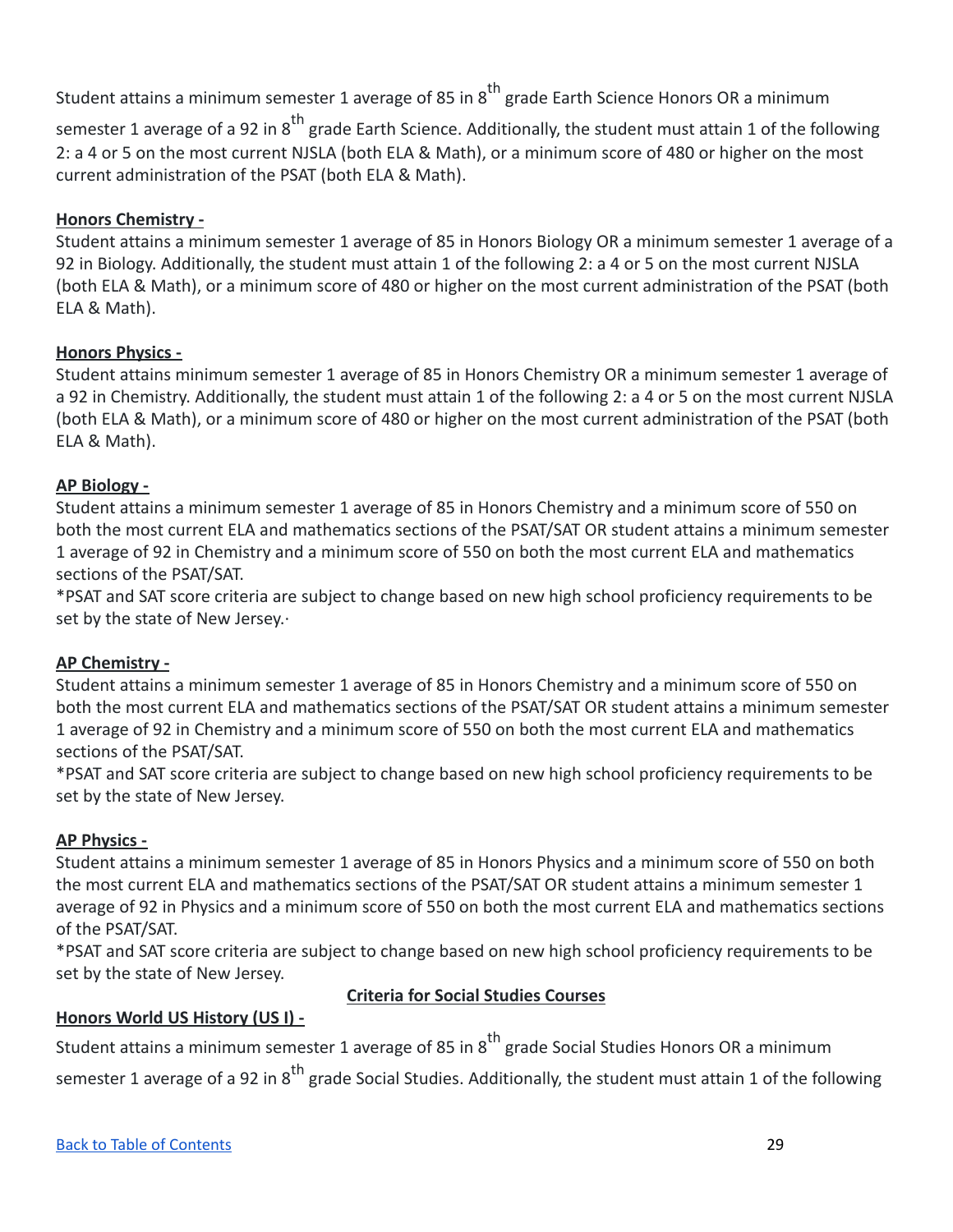2: a 4 or 5 on the most current NJSLA (ELA section), or a minimum score of 480 or higher on the most current administration of the PSAT (ELA section).

# **Honors Modern US History (US II) -**

Student attains a minimum semester 1 average of 85 in Honors Early US History OR a minimum semester 1 average of a 92 in Early US History. Additionally, the student must attain 1 of the following 2: a 4 or 5 on the most current NJSLA (ELA section), or a minimum score of 480 or higher on the most current administration of the PSAT (ELA section).

# **Honors Early History -**

Student attains a minimum semester 1 average of 85 in Honors Modern US History OR a minimum semester 1 average of a 92 in Modern US History. Additionally, the student must attain 1 of the following 2: a 4 or 5 on the most current NJSLA (ELA section), or a minimum score of 480 or higher on the most current administration of the PSAT (ELA section).

# **AP US History/AP Human Geography/AP US Government and Politics/AP Government/AP World History -**

Student attains a minimum semester 1 average of 85 in Honors World History or Honors Modern US History II and a minimum score of 550 on the most current ELA section of the PSAT/SAT OR student attains a minimum semester 1 average of 92 in World History or Modern US History II and a minimum score of 550 on the most current ELA section of the PSAT/SAT.

\*PSAT and SAT score criteria are subject to change based on new high school proficiency requirements to be set by the state of New Jersey.

# **AP Psychology -**

Student attains a minimum semester 1 average of 92 in psychology, developmental psychology or particular topics in psychology and a minimum score of 550 on the most current ELA section of the PSAT/SAT. \*PSAT and SAT score criteria are subject to change based on new high school proficiency requirements to be set by the state of New Jersey.

# **Criteria for World Language Courses**

# **Spanish I Honors –**

Students must be on honors track or referral from a teacher.

# **Spanish II & III Honors/IV (DE) –**

Student attains a minimum semester 1 average of 85 in the prior Spanish Honors course or a 92 in the prior Spanish course.

# **AP Spanish -**

Student attains a minimum semester 1 average of 85 in Spanish III/IV Honors OR a minimum semester 1 average of 92 in Spanish III/IV. Additionally, the student must earn an 85 or better on the Spanish Honors ( III, IV) Midterm or Final Exam OR student must earn 92 or better on the Spanish (III, IV) Midterm or Final Exam.

# **Italian I Honors –**

Students must be on honors track or referral from a teacher.

# **Italian II & III Honors/IV(DE) –**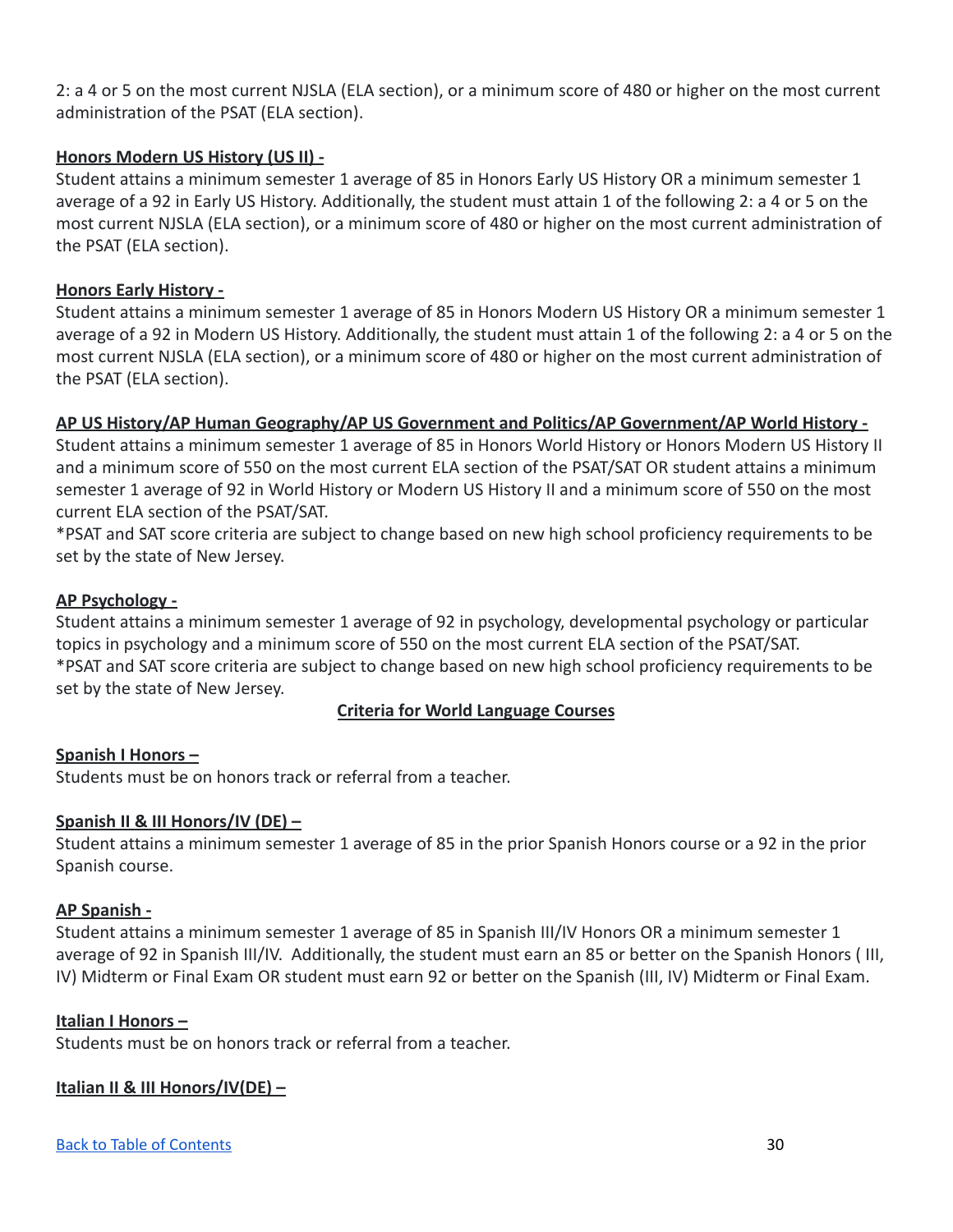Student attains a minimum semester 1 average of 85 in the prior Italian Honors course or a 92 in the prior Italian course.

# **AP Italian -**

Student attains a minimum semester 1 average of 85 in Italian III/IV Honors OR a minimum semester 1 average of 92 in Italian III/IV. Additionally, the student must earn an 85 or better on the Italian Honors (H, III, IV) Midterm or Final Exam OR student must earn 92 or better on the Italian (III, IV) Midterm or Final Exam.

# **Criteria for Art and Music Courses**

# **Studio Art Honors / Music Theory Honors-**

Students must successfully complete a subject specific elective and obtain a teacher recommendation.

# **AP Art / AP Music -**

A teacher recommendation must be provided in order for a student to take an AP Art or AP Music course.

# **Criteria for Language Arts Courses**

# **Honors English 9 -**

Student attains a minimum semester 1 average of 85 in 8<sup>th</sup> grade English Honors OR a minimum semester 1

average of a 92 in 8<sup>th</sup> grade English. Additionally, the student must attain 1 of the following 2: a 4 or 5 on the most current NJSLA (ELA section), or a minimum score of 480 or higher on the most current administration of the PSAT (ELA section).

# **Honors English 10 -**

Student attains a minimum semester 1 average of 85 in Honors English 9 OR a minimum semester 1 average of a 92 in English 9. Additionally, the student must attain 1 of the following 2: a 4 or 5 on the most current NJSLA (ELA section), or a minimum score of 480 or higher on the most current administration of the PSAT (ELA section).

# **Honors English 11 -**

Student attains a minimum semester 1 average of 85 in Honors English 10 OR a minimum semester 1 average of a 92 in English 10. Additionally, the student must attain 1 of the following 2: a 4 or 5 on the most current NJSLA (ELA section), or a minimum score of 480 or higher on the most current administration of the PSAT (ELA section).

# **Honors English 12 -**

Student attains a minimum semester 1 average of 85 in Honors English 11 OR a minimum semester 1 average of a 92 in English 11. Additionally, the student must attain 1 of the following 2: a 4 or 5 on the most current NJSLA (ELA section), or a minimum score of 480 or higher on the most current administration of the PSAT (ELA section).

# **AP English Language and Composition -**

Student attains a minimum semester 1 average of 85 in Honors English 10 and a minimum score of 550 on the most current ELA section of the PSAT/SAT OR student attains a minimum semester 1 average of 92 in English 10 and a minimum score of 550 on the most current ELA section of the PSAT/SAT.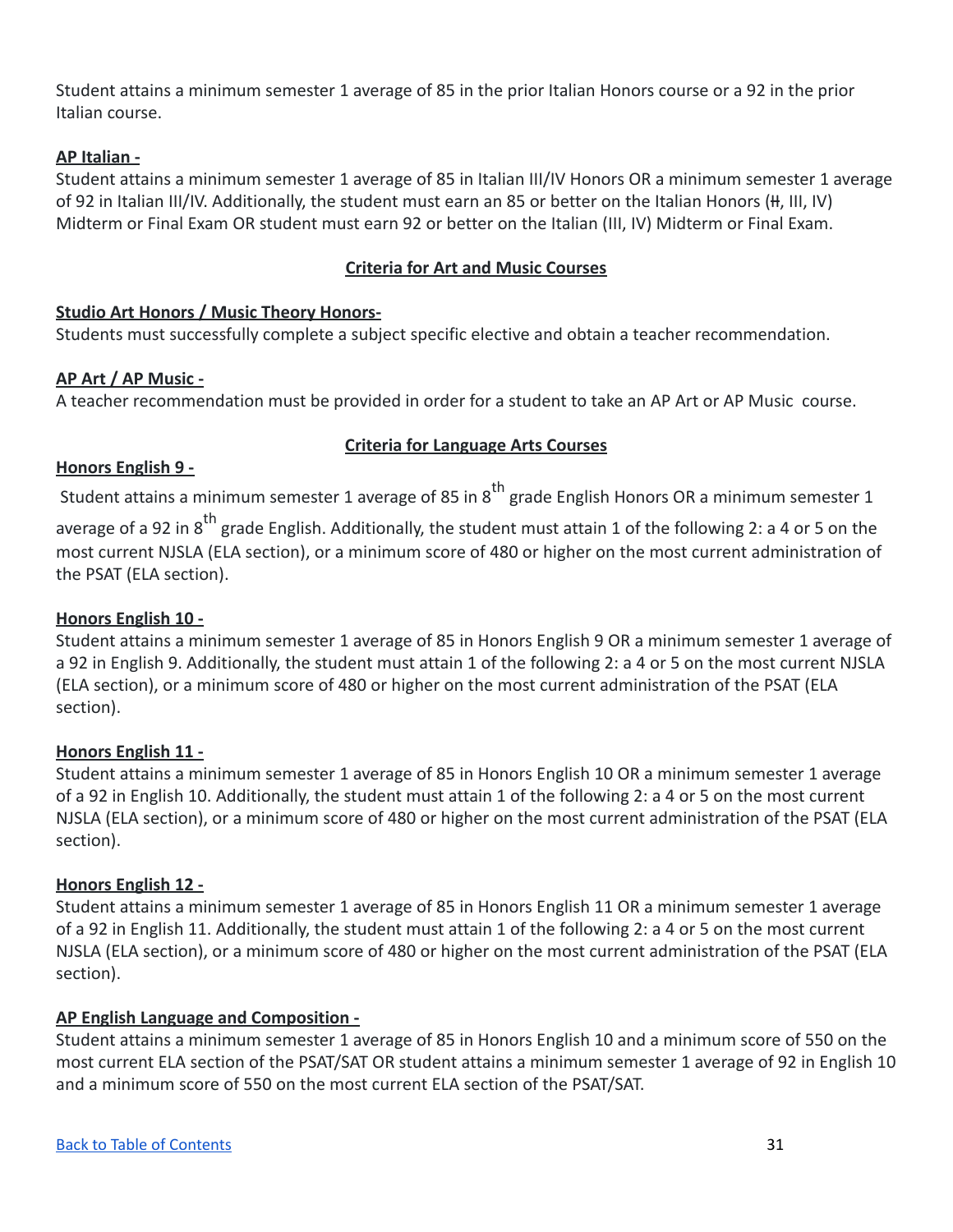\*PSAT and SAT score criteria are subject to change based on new high school proficiency requirements to be set by the state of New Jersey.

# **AP English Literature and Composition -**

Student attains a minimum semester 1 average of 85 in Honors English 11 or AP Language and Composition and a minimum score of 550 on the most current ELA section of the PSAT/SAT OR student attains a minimum semester 1 average of 92 in English 11 and a minimum score of 550 on the most current ELA section of the PSAT/SAT.

\*PSAT and SAT score criteria are subject to change based on new high school proficiency requirements to be set by the state of New Jersey.

# **Criteria for Mathematics Courses**

# **Algebra 1 Honors -**

Student attains a minimum semester 1 average of 85 in  $8^{\text{th}}$  grade Honors Mathematics OR a minimum

semester 1 average of a 92 in 8<sup>th</sup> Grade Mathematics. Additionally, the student must attain 1 of the following 2: a 4 or 5 on the most current NJSLA (Math section), or a minimum score of 480 or higher on the most current administration of the PSAT (Math section).

# **Geometry Honors -**

Student attains a minimum semester 1 average of 85 in Algebra I Honors OR a minimum semester 1 average of a 92 in Algebra I. Additionally, the student must attain 1 of the following 2: a 4 or 5 on the most current NJSLA (Math section), or a minimum score of 480 or higher on the most current administration of the PSAT/SAT (Math section).

# **Algebra II Honors -**

Student attains a minimum semester 1 average of 85 in Geometry Honors OR a minimum semester 1 average of a 92 in Geometry. Additionally, the student must attain 1 of the following 2: a 4 or 5 on the most current NJSLA (Math section), or a minimum score of 480 or higher on the most current administration of the PSAT/SAT (Math section).

# **Pre-Calculus Honors/ Trigonometry Honors -**

Student attains a minimum semester 1 average of 85 in Algebra II Honors OR a minimum semester 1 average of a 92 in Algebra II. Additionally, the student must attain 1 of the following 2: a 4 or 5 on the most current NJSLA (Math section), or a minimum score of 480 or higher on the most current administration of the PSAT (Math section).

# **AP Calculus -**

Student attains a minimum semester 1 average of 85 in Pre-Calculus Honors and a minimum score of 550 on the most current Math section of the PSAT/SAT OR student attains a minimum semester 1 average of 92 in Precalculus and a minimum score of 550 on the most current Math section of the PSAT/SAT. \*PSAT and SAT score criteria are subject to change based on new high school proficiency requirements to be set by the state of New Jersey.

# **Statistics Honors -**

Student attains a minimum semester 1 average of 85 in Algebra II Honors or Pre-Calculus Honors and a minimum score of 550 on the most current Math section of the PSAT/SAT OR student attains a minimum